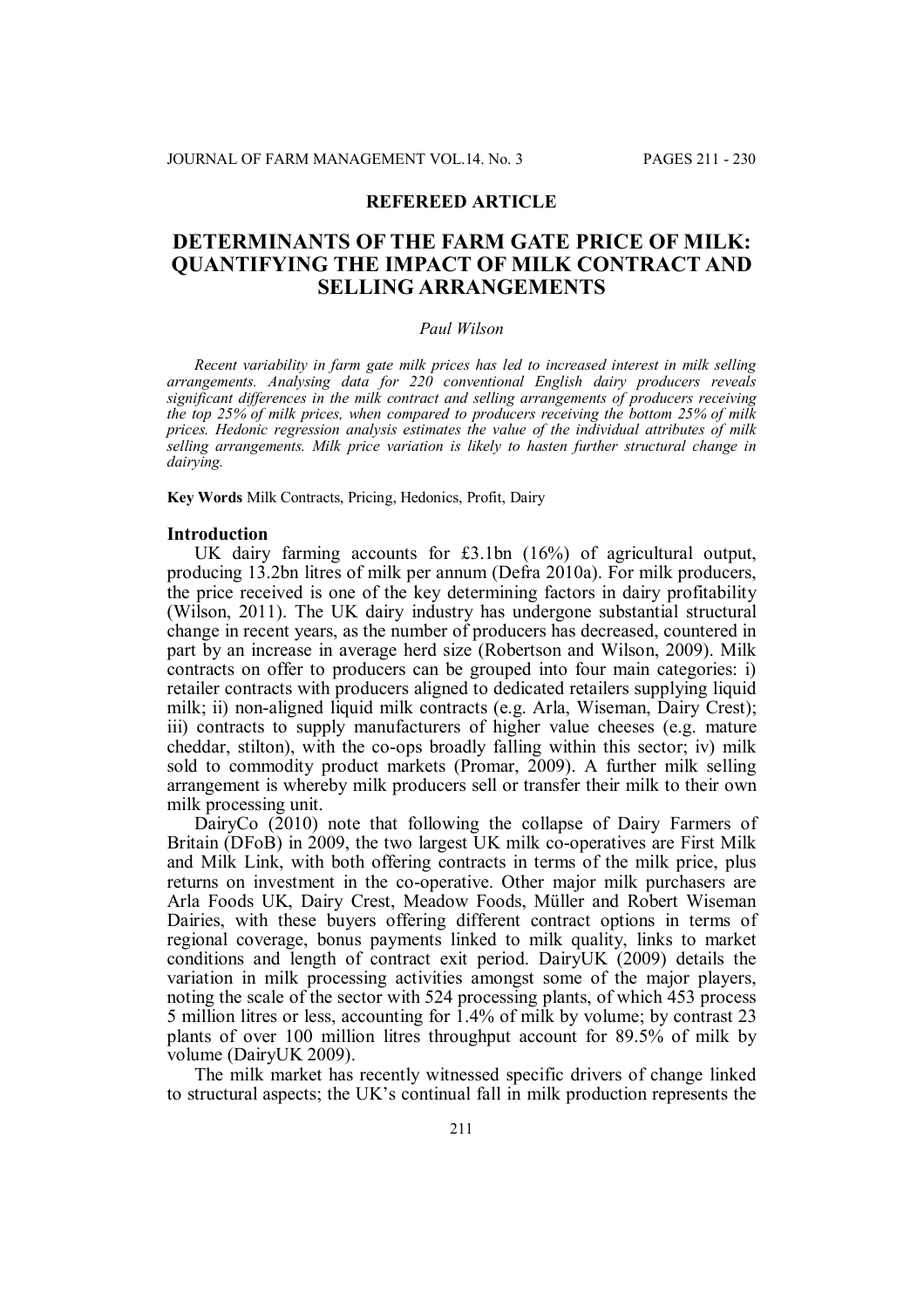visible output of structural change with recent data indicating that UK milk deliveries were "under quota" by 1300 million litres, equating to 9.1% of quota (MDC Datum 2010). This fall in production has led to some relatively variable milk prices over recent years. Figure 1 shows UK average producer ex-farmgate milk price (including seasonality; net of delivery charges) from 2004-05 to 2009-10. The summer of 2007 saw a substantial increase in milk price, with buyers seeking to secure supplies, leading to prices peaking at 27.3 pence per litre (ppl) in November 2007. Throughout 2008 prices fell back but largely remained above 25 ppl, albeit by the end of the 2008/09 milk year prices dipped below this 25ppl mark. The average price during 2008/09 (2007/08) was 25.75 (22.9) ppl. The milk year 2009/10 witnessed the collapse of (DFoB), and this collapse had a large effect on the average milk price received by producers in May and June of 2009.





Source: Defra (2010b)

Issues of dairy production, profitability and milk pricing have received considerable attention in both academic and industry arenas, particularly since deregulation in the sector in 1994. Bates' (1996) assessment of the impact of deregulation provides an overview of milk prices across different milk buyers and notes the importance to farmers in understanding the market fundamentals in addition to milk quality attributes. Bates and Pattisson (1997) analyse farmers' decisions to join the then large co-operative Milk Marque, citing 'strength in numbers' as the highest ranking influencing on farmers' decision to join Milk Marque, whilst, 'price' was found to be the most important factor for producers supply other buyers and processors. Franks (2001) finds evidence that prior to 1993/94 smaller herds tended to receive higher milk prices, but after this date, this trend reversed with larger herds increasingly attracting higher prices, citing an 8.2% advantage of the larger herds over smaller ones, and noting that this shift in the market followed deregulation,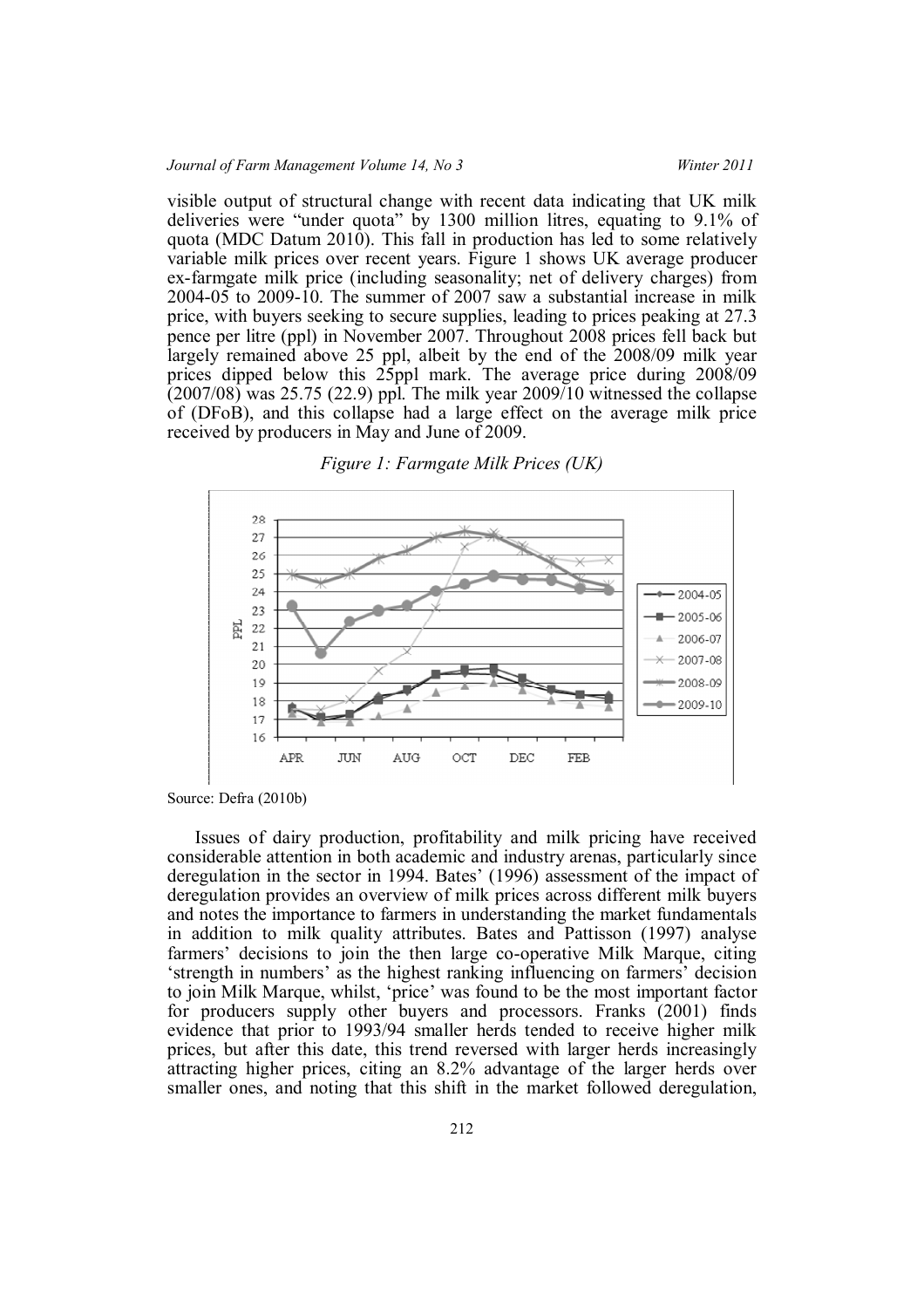"freeing" farmers to choose their milk buyer. Franks (2002) provides a further analysis of the determinants of milk price including significant factors of milk content and hygiene attributes, volume of milk sold, seasonality, breed and location of the farm; this large sample size and depth of data enabled a regression analysis that explained 77.5% of the variation in milk price to be presented. Franks (2002) also finds that Milk Marque suppliers achieved 1.5ppl less than non Milk Marque suppliers. In a further analysis of the milk market Franks (2003) argues that farmers need to adopt marketing strategies to counteract supermarket negotiating power, and also finds evidence that the market support mechanisms in the dairy sector have frequently not delivered a sustainable milk price to farmers; Franks thus calls for combined action by farmers to redress imbalances in the market.

Given recent price variability in the milk market, interest in milk selling arrangements has received growing attention. A National Farmers Union (NFU) survey found that 29% of milk producers were not satisfied with their milk contracts, with substantial variation being observed with respect to levels of satisfaction, with the co-operative group First Milk receiving the lowest satisfaction levels, and Wiseman's recording the greatest level of satisfaction (Campbell-Gibbons, 2010). The results also demonstrated that 73% of producers supplying to a PLC were very or fairly satisfied, whilst only 55% of those supplying a co-op were very or fairly satisfied. Campbell-Gibbons also found a link between contract satisfaction levels and volume of milk supplies; specifically that 76% of producers supplying less than 2m litres are very or fairly satisfied with their contract, whilst only 55% of those supplying over 2m litres note this level of satisfaction.

Milk represents a broadly homogeneous product; however quality parameters with respect to product content (protein and butterfat) and hygiene attributes (bactoscan and somatic cell count), and the influence of these parameters on milk price, are well understood across the industry, with milk buyers and levy boards providing pricing details based upon content, hygiene and volume of milk variables, e.g. interactive milk price calculator tools (DairyCo, 2011), also freely available data on milk price variability over time exists (e.g. Defra, 2010b). However, whilst certain attributes are more transparent in the industry it is less transparent how milk buyers value the individual attributes of a particular farm supplying milk (e.g. location, daily or every other day collection, number of buyers from which the farmer can choose to supply to) and moreover, how the characteristics of the contract (e.g. sales to a co-operative versus a processor; retailer linked contracts) influence milk price independently of product content and hygiene attributes.

For England, Wilson and Darling (2010) provide evidence that for conventional and organic producers combined, producers supplying cooperatives or buying groups received the greatest milk price; however when examining data for conventional producers alone, it was producers supplying non co-operative processors that received the greatest milk price. Wilson and Darling note that a higher proportion of lowland producers are satisfied with their milk contract than their LFA counterparts, and that for conventional producers, those operating under long term contracts received higher milk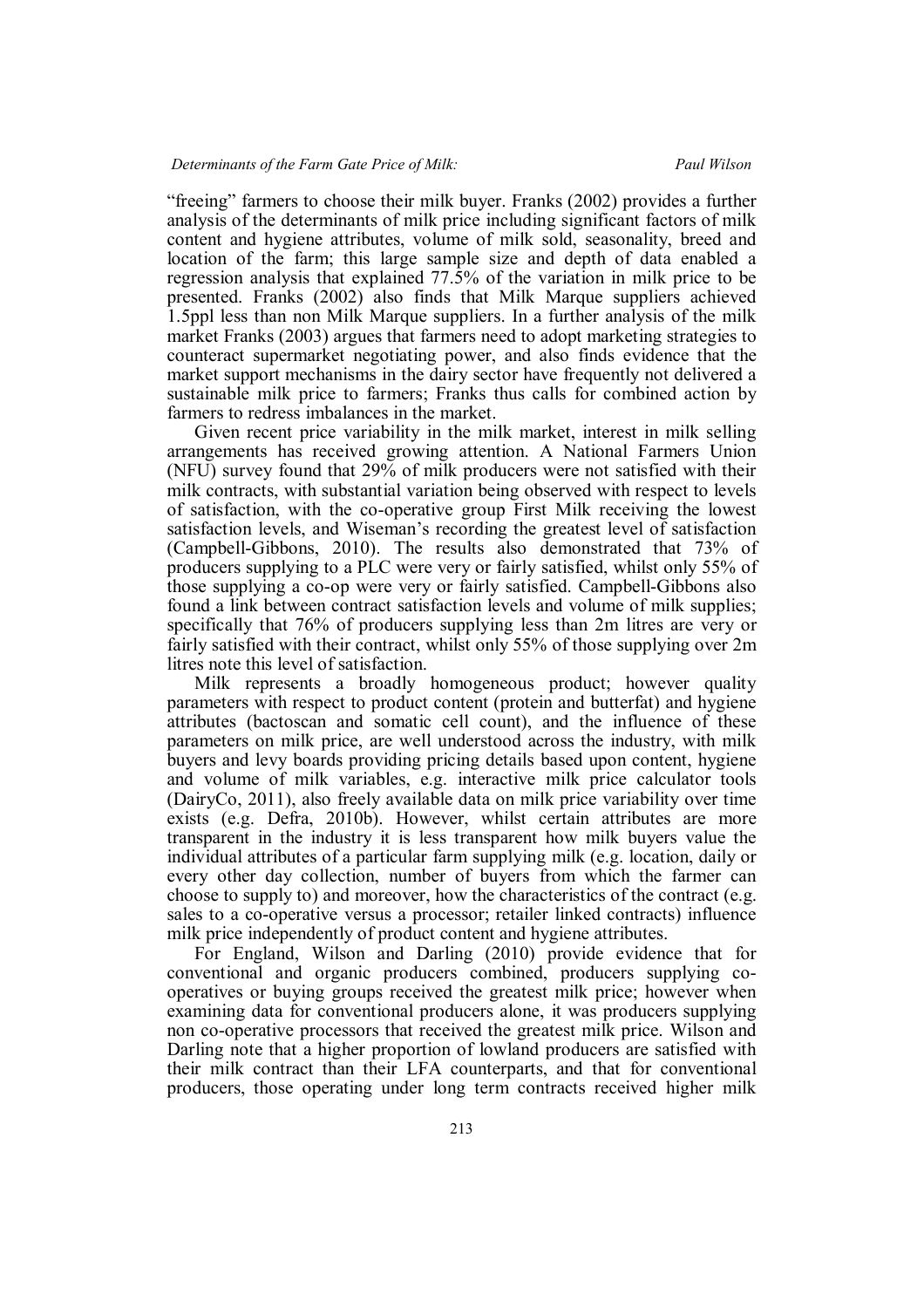prices than those operating under shorter contract arrangements; LFA producers were typically more constrained in their choice of milk buyers than producers in the lowlands. Additionally, Wilson and Darling find that a higher proportion of LFA and organic producers had their milk compulsorily collected on an every other day basis (EoD) (Wilson and Darling, 2010).

The above literature indicates that factors beyond content and hygiene attributes can significantly impact on the farm gate price of milk and the level of satisfaction milk producers have with their milk contracts and buyers. However, it is generally not possible to directly observe the market value or impact of non-content / hygiene attributes on the price of milk; the impact of these factors can only be observed when they are either combined with other attributes (i.e. single analysis which compares co-operative to processor supplied milk) or quantified through an estimation procedure which seeks to decompose the overall price or value of the product into its constituent attribute parts. The literature on understanding and quantifying the value of individual attributes of products has grown from the work of Lancaster (1971). Previous empirical research on valuing product attributes covers many different product types and market environments. Within this there is a considerable literature in relation to agricultural and food products including: dairy products in the USA (Chavas and Kim, 2005); wine in British Columbia (Carew and Florkowski, 2010); bread wheat in Turkey (Karaman *et al.*, 2009); milk in the UK (Franks, 2002) and the USA (Lenz *et al*., 1994); labelling attributes of French wines in the British market (Steiner, 2004); thoroughbred broodmares (Neibergs, 2001); chickpeas in India (Agbola *et al*., 2002); regional analysis of fresh tomato prices (Huang and Lin, 2007); apples in British Columbia (Carew, 2000); Swedish wine (Nerlove, 1995); cottonseed prices in the USA (Misra, 2000); and sheep and goats in Southern Nigeria (Jabbar, 1998). The literature shares a common overall concept in eliciting unobservable values of attributes from observable product price data; these papers generally consider different model specifications and functional forms in order to obtain the optimal model outputs in terms of explanatory power and significance of the parameter estimates, taking into account model efficiency and complexity.

Whilst the UK milk market is well defined with respect to the price of milk linked to particular product and hygiene factors, the factors behind milk price determination, that flow as a result of different milk selling arrangements, are less well-defined or visible. Findings from Cambell-Gibbons (2010) and Wilson and Darling (2010) provide contemporary insights into the contract selling arrangements of producers, but these studies do not offer an analysis of the milk contract arrangements associated with particular milk price bands, nor do they seek to determine the value of individual attributes of milk selling arrangements as in previous studies of the UK milk market (Franks, 2002). The aim of this paper is therefore to analyse the milk contract arrangements associated with different groups of producers, as defined by the milk price they received, together with a further analysis that explicitly quantifies the individual attributes of milk selling arrangements on milk prices.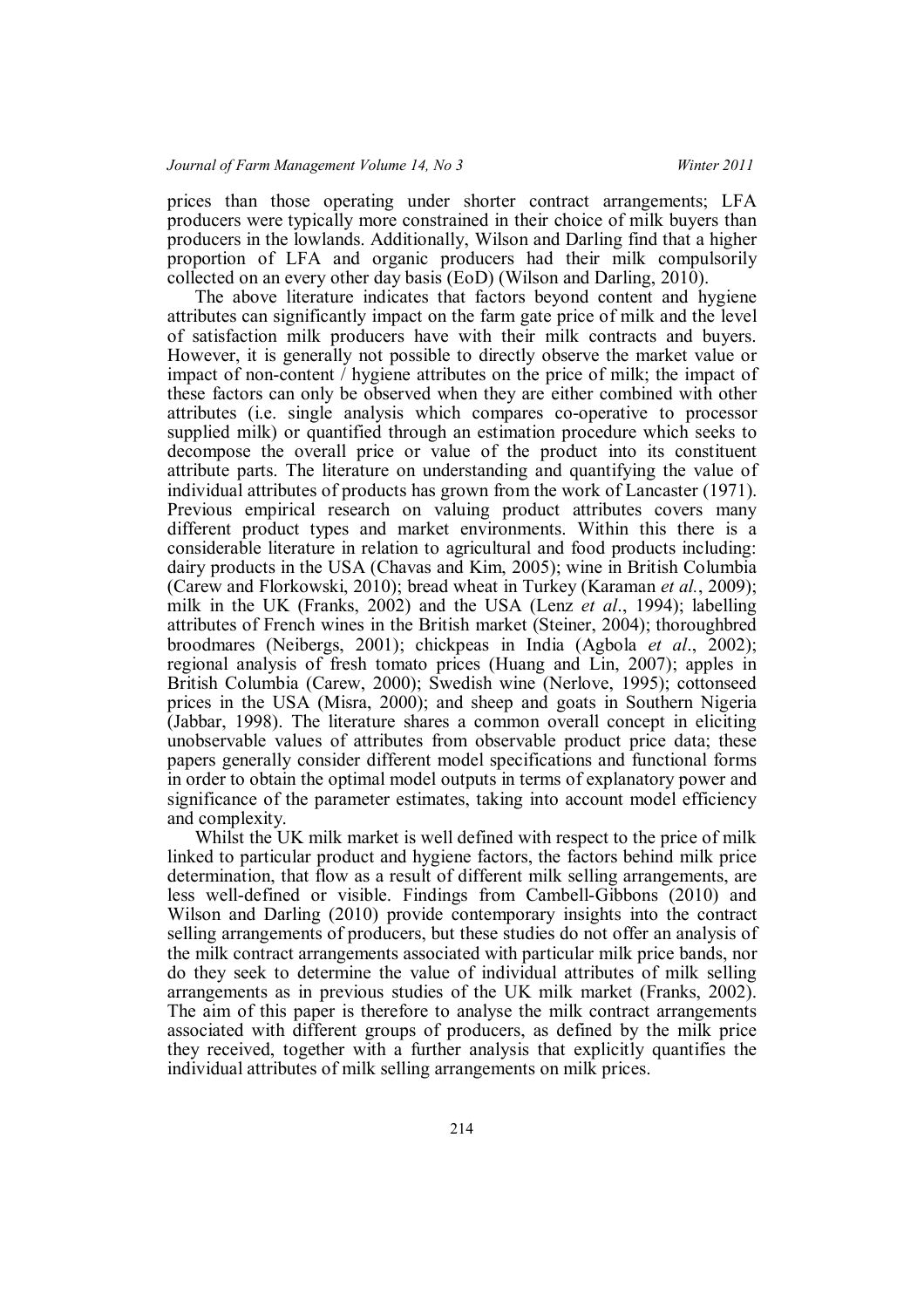### **Data and Methods**

The data were derived from the Farm Business Survey (FBS) for England (2008/09), combined with a subset of 220 conventional dairy producers, who took part in a telephone survey of their milk selling arrangements in February and March 2010 undertaken by Rural Business Research. The physical and financial data from the FBS returns comprised of: milk production per farm; milk value produced per farm; yield per cow; price of milk (milk value divided by milk produced)<sup>1</sup> and herd size. In addition data from the FBS detailed lowland or Less Favoured Area (LFA) status of the farm, together with the EU Super Region in which the farm is located. Data derived from the telephone survey included the following broad data categories: type of organisation to which milk is sold (e.g. co-operative, processor); whether or not the producer changed milk buyer during 2008/09; reasons for changing milk buyer; length of milk contract with buyer; flexibility to switch milk buyer; prevalence and extent of retailer-driven premium; prevalence and nature of price guarantee contracts; intention to change milk buyer in 2011; number of milk buyers the producer had to choose from; frequency of milk collection and reasons associated with this. These combined data provide a unique set of 220 observations on physical, financial, attitudinal and contract information, and is a subset of the data used in Wilson and Darling's (2010) analysis; the data used in this paper relate to conventional producers only.

The data were analysed in terms of number of producers associated with each of the broad categories from the telephone survey. In addition, in order to explore the link between the price producers received and the milk contract arrangements under which they were operating, the sample of 220 producers was divided into milk price quartiles, with quartile A representing the producers receiving the highest 25% of prices, followed by quartiles B, C and D, with the latter representing the producers receiving the lowest 25% of prices. Within each data category, a Chi-Squared test was performed to test the hypothesis that there was no significant difference in the milk contract arrangements or attitudes across the four milk price quartiles. For continuous variables on herd size (cows), production (litres), value of sales  $(f)$ , yield (litres/cow) and milk price (ppl) ANOVA tests were undertaken to test the hypothesis of no difference in the mean values across the four milk price quartile groups. These series of Chi-Squared and ANOVA tests provide an initial indication of the factors that should be included in an analysis to quantify the value of individual milk selling arrangement attributes.

Following the above statistical tests, hedonic regression equations were constructed drawing upon the evidence derived from these tests. Initial regression equations were constructed including those non-continuous variables where a significant difference of 99.9% was detected from the Chisquared tests. Moreover, ANOVA tests of the continuous data were used to inform model construction by inclusion of the continuous variables of herd size and yield. In order to assess and test for the most robust model a two-

<sup>1.</sup> Milk price does not include dividends paid on capital invested in a milk buying organisation, and thus returns to investment in milk buying organisations lie outside of this analysis. The value of milk (and hence milk price) accounts for on-farm milk consumption to reflect the true volume and value of milk produced irrespective of destination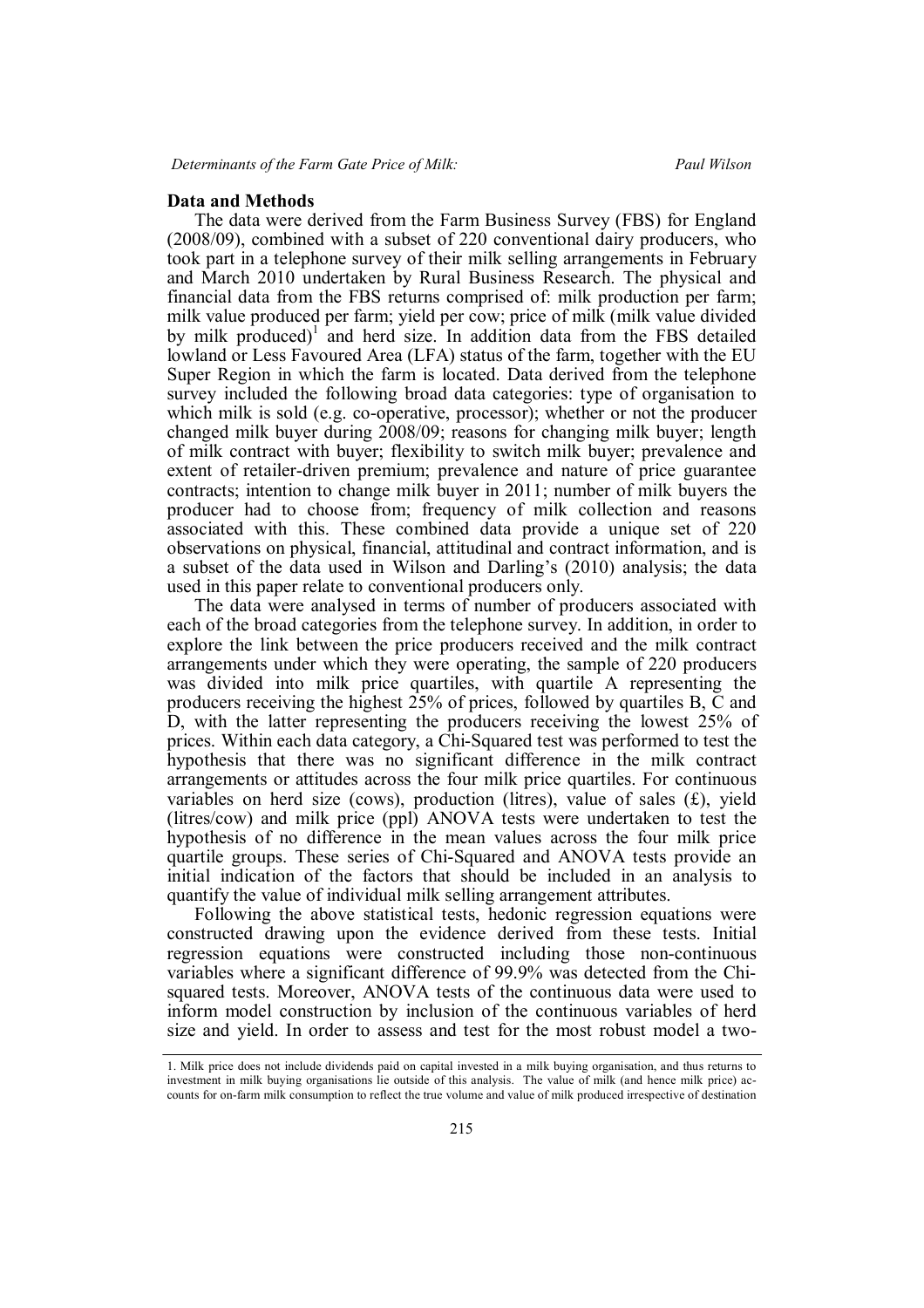stage estimation procedure was undertaken. Firstly, four model specifications were detailed to examine the impact of the following function forms: i) linear; ii) linear-log; iii) log-linear and iv) log-log as detailed below in equation 1:

$$
D = \alpha_o + d_1 B + d_2 R + d_3 CL + \beta_4 CB + \beta_5 FC + \beta_6 H + \beta_7 Y + e \tag{1}
$$

Where:

 $a_0, d_k(k=1,...7)$  are coefficients to be estimated

- *D* Dependent variable: Price of milk in pence per litre (P) or natural logarithm of the price of milk in pence per litre (LnP)
- *B* Buyer variable: 1 if sold to a processor; 0 if sold to co-operative / group
- *R* Retail contract variable; 1 if sold under retail contract; 0 otherwise
- *CL* Cost-linked variable: 1 if sold under cost-linked contract; 0 otherwise
- *CB* Choice of buyers variable: 1 if have choice of 3 or more buyers; 0 otherwise
- *FC* Frequency of milk collection variable: 1 if milk collection is every other day; 0 otherwise
- H Herd size of the farm  $(H)$  or natural logarithm of herd size  $(LnH)$
- Y Average milk yield for the farm (Y) or natural logarithm of yield (LnY)
- *e* Disturbance term with the usual properties.

The choice of appropriate model form was made on the basis of goodness of fit and the number of significant parameter estimates. Note that in previous regressions (not presented), herd size and yield per cow were replaced with volume of milk produced, however, this offered no advantage in the explanatory power of the regressions and the significance of parameter estimates. The second stage of analysis used the preferred model form and undertook likelihood ratio tests (Judge *et al.* 1985) to examine the statistical difference between reduced models and the preferred full model form from stage 1.

# **Results**

Production, location and price characteristics are shown in Table 1. Average herd size from the sample was approximately 128 cows, averaging 6,884 litres per cow (l/cow), producing an average of 924,000 litres of milk per farm; an average sale price of 25.93 pence per litre (ppl) generated an average £244,000 of milk value with significant difference for these continuous variables noted across the four milk price quartiles. Herds in the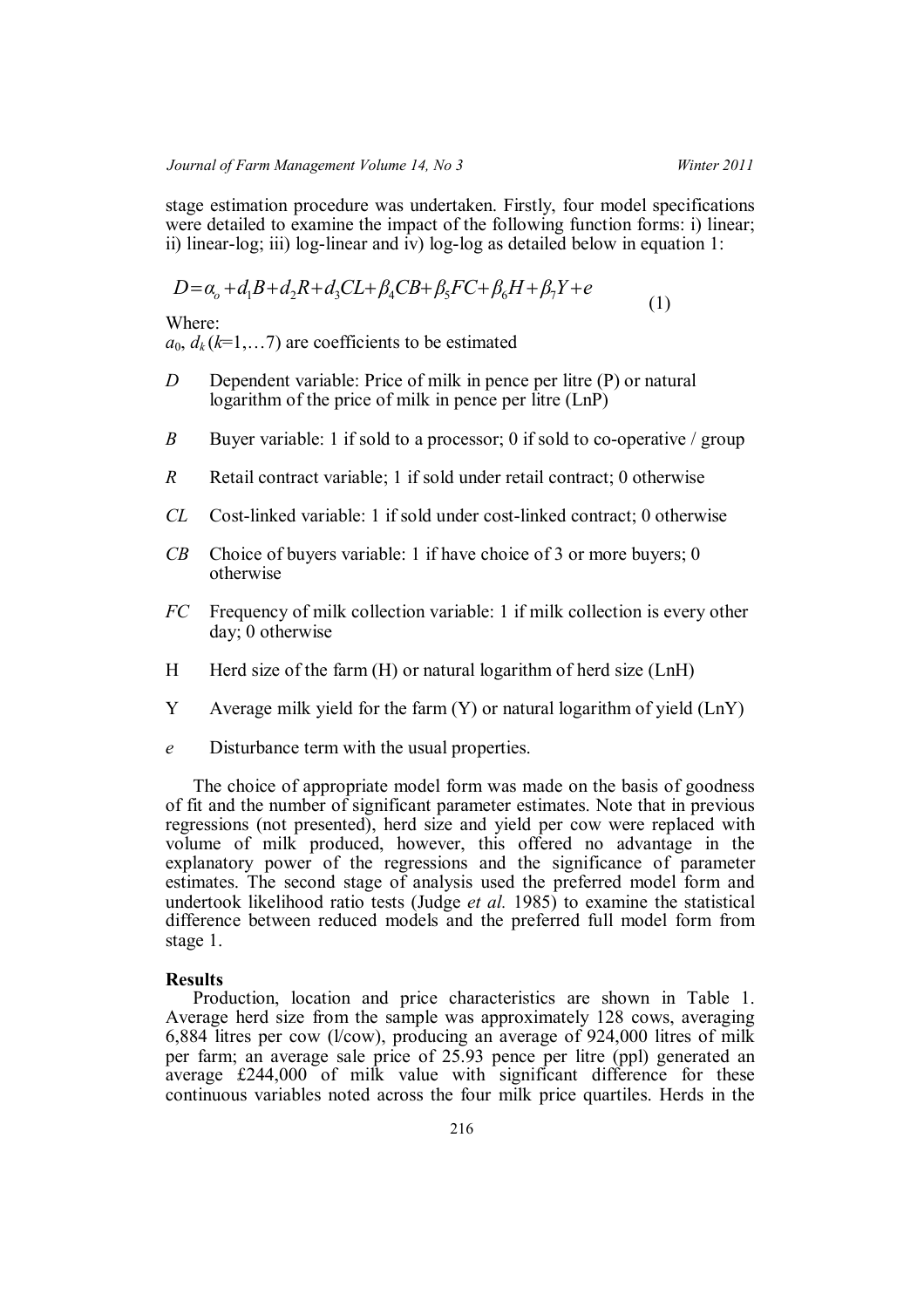lowlands dominate the sample (163 herds), with 57 in the LFAs. The EU North, East and West regions respectively accounted for 79, 48 and 93 of the producers in the sample. Within Table 1 it can be seen that the highest milk price quartile group  $(A)$  is represented by an average herd size of 170 cows, yielding 7,346 l/cow and achieving an average milk price of 28.28ppl. Milk price quartile groups B and C do not differ greatly in their average herd size (130 and 122 respectively), however, with respective average yields and milk prices of 7,315  $\dot{V}$ cow at 26.54ppl and 6,814  $\dot{V}$ cow at 25.36ppl, the average value of milk between these two groups differs by nearly £45,000 per farm. Milk price quartile group D is characterised by a relatively smaller herd size (90 cows) producing 6,058 l/cow averaging 23.54ppl to generate a milk value of £138,200. Comparing the value of milk from quartile groups A and D, a difference of £219,000 is observed, with the average output in quartile D representing 38.7% of the value from quartile group A, from a herd size equal to 52.9 % of that in quartile A. The typology and regional characteristics of the quartile groups are also provided in Table 1. There is a significant difference (see Table 6 which presents the overview of all the Chi-squared tests undertaken on the observed data in this section) with respect to the number of producers in the lowlands across the quartile groups, with the number

|                              |                      | ~                  |                    |                    |                    |
|------------------------------|----------------------|--------------------|--------------------|--------------------|--------------------|
|                              | $\mathbf{A}$         | B                  | $\mathbf C$        | D                  | All                |
| Herd Size***                 | 169.82<br>80.94      | 129.68<br>84.26    | 121.64<br>68.75    | 90.27<br>57.57     | 127.85<br>78.46    |
| Production<br>$(litres)$ *** | 1,269,814<br>677,508 | 987,751<br>712,337 | 856,646<br>573,302 | 580,101<br>478,750 | 923,578<br>661,630 |
| Value of sales<br>$(f)$ ***  | 357,471<br>190,202   | 262,314<br>189,512 | 217,592<br>146,714 | 138,204<br>118,045 | 243,895<br>181,172 |
| Yield (litres)<br>***        | 7,346<br>1,305       | 7,315<br>1,393     | 6,814<br>1,372     | 6,058<br>1,446     | 6,884<br>1,467     |
| Price (pence /<br>litre)***  | 28.28<br>1.81        | 26.54<br>0.32      | 25.36<br>0.31      | 23.54<br>1.02      | 25.93<br>2.03      |
| Lowland                      | 48                   | 42                 | 39                 | 34                 | 163                |
| <b>LFA</b>                   | 7                    | 13                 | 16                 | 21                 | 57                 |
| EU North                     | 10                   | 23                 | 22                 | 24                 | 79                 |
| <b>EU East</b>               | 14                   | 12                 | 10                 | 12                 | 48                 |
| EU West                      | 31                   | 20                 | 23                 | 19                 | 93                 |
| $\boldsymbol{n}$             | 55                   | 55                 | 55                 | 55                 | 220                |

*Table 1: Production, Location and Price Characteristics of the Sample and Milk Price Quartile Groups*

Standard Deviation in italics for continuous data;  $n =$  number of observations;

statistical significance of continuous variables at 99% (\*\*\*); statistical tests for

discrete variables are provided in Table 6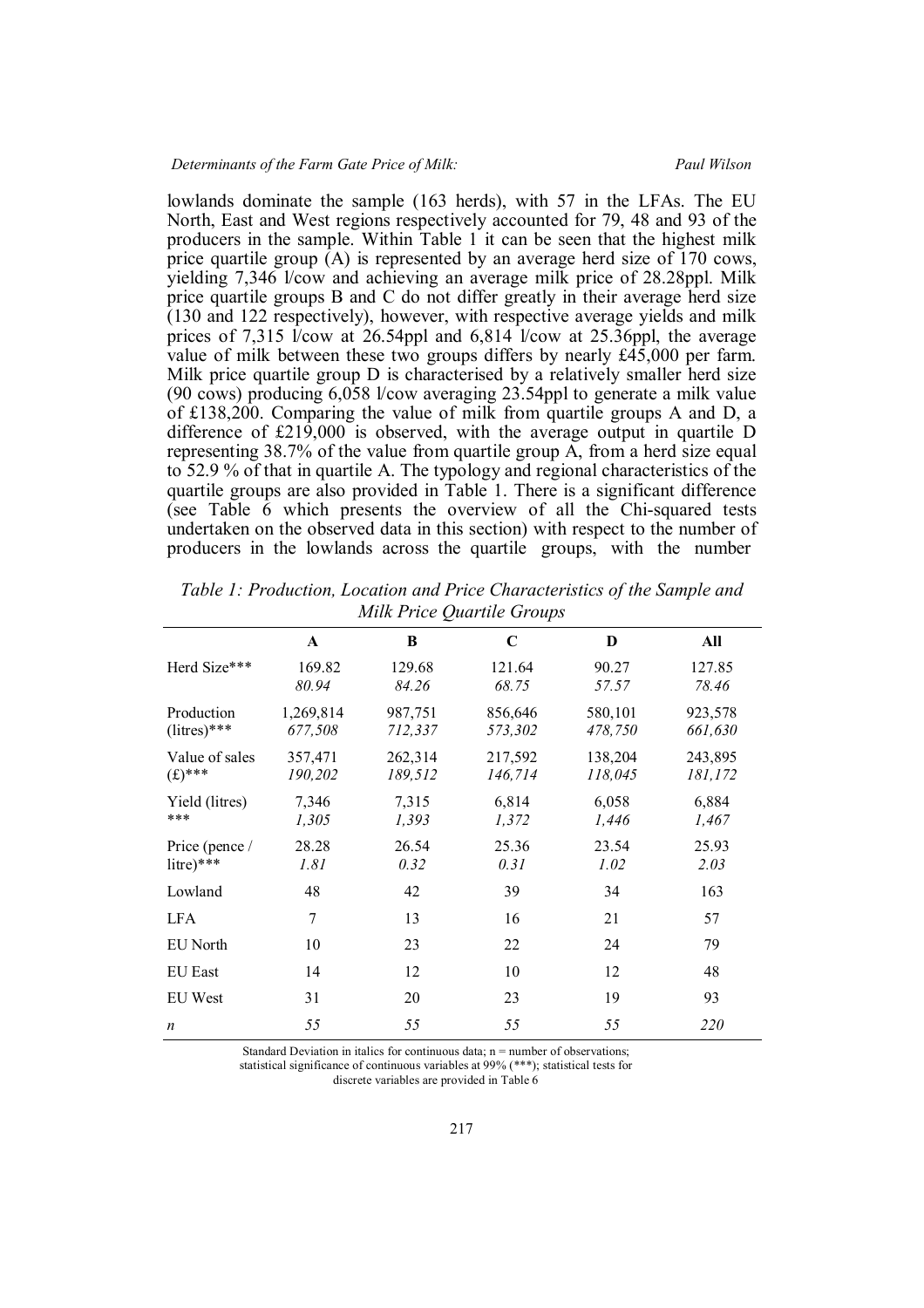

*Figure 2: Number of Conventional Producers by Price Received ppl Bands*

*Table 2: Number of Producers by Milk Selling Arrangements, Changes in Milk Buyer and Reasons for Change*

|                  |                               | Milk price quartile group |                |                |                |     |
|------------------|-------------------------------|---------------------------|----------------|----------------|----------------|-----|
|                  |                               | A                         | B              | C              | D              | All |
| Organisation to  | $Co$ -op / group with no      | $\overline{2}$            | $\overline{4}$ | 5              | 6              | 17  |
| which milk is    | processing capacity           |                           |                |                |                |     |
| sold             | $Co$ -op / group with some    | 10                        | 13             | 31             | 43             | 97  |
|                  | processing capacity           |                           |                |                |                |     |
|                  | Other Processor               | 43                        | 38             | 19             | 6              | 106 |
| Change in milk   | No change in milk buyer in    | 53                        | 50             | 51             | 50             | 204 |
| buyer*           | year                          |                           |                |                |                |     |
|                  | Changed buyer once            | 2                         | 5              | 4              | 5              | 16  |
| Reasons for      | Not applicable (not change)   | 53                        | 50             | 51             | 50             | 204 |
| change in milk   | Concerns over viability of    |                           | $\Omega$       | 1              | 2              | 4   |
| buyer*           | <b>DfoB</b>                   |                           |                |                |                |     |
|                  | Previous buyer ceased trading | $\theta$                  | $\theta$       | $\overline{0}$ | 1              |     |
|                  | Previous buyer not willing to | $\Omega$                  | $\Omega$       | $\Omega$       | $\Omega$       |     |
|                  | collect milk                  |                           |                |                |                |     |
|                  | Better terms offered by new   | $\theta$                  | 4              | 2              | $\overline{2}$ | 8   |
|                  | buyer                         |                           |                |                |                |     |
|                  | Other                         |                           |                |                | $\Omega$       | 3   |
| $\boldsymbol{n}$ |                               | 55                        | 55             | 55             | 55             | 220 |

*n* = number of observations; \* Unable to undertake Chi-Squared test due to observed values <5 per cell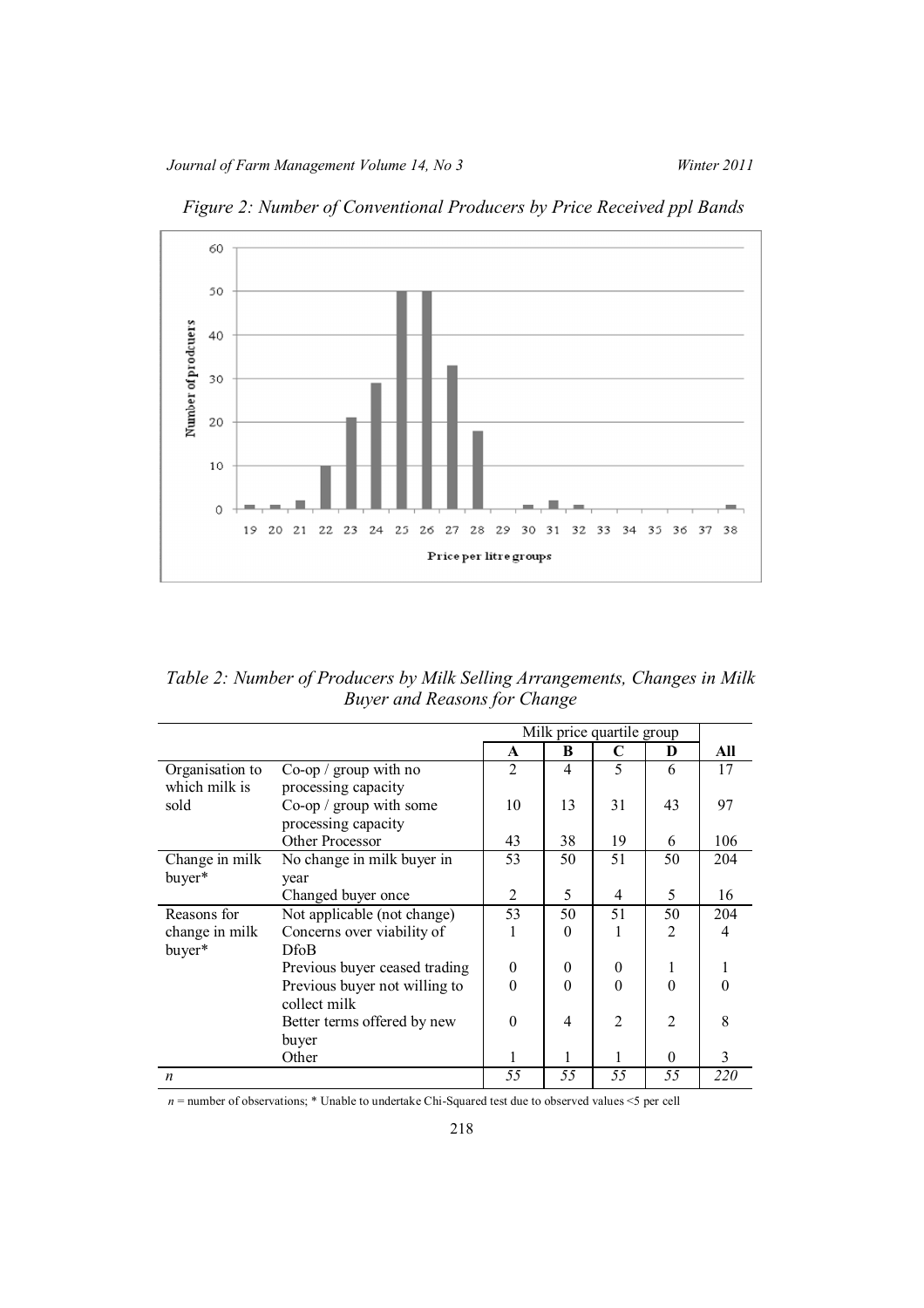of producers located in the Less Favoured Areas (LFAs) increasing as the average milk price decreases. Moreover, there is a significant difference in the regional location of producers against milk price quartiles with more producers in quartile A being located in the EU West region, and fewer Northern producers located in this quartile; the converse holds true with respect to the numbers of producers in quartile group  $D<sup>2</sup>$ .

Figure 2 shows the number of producers classified by pence per litre price band. Within Figure 2, each price band represents a one-pence band, for example the 19ppl band includes producers receiving prices of 19ppl to less than 20ppl. Figure 2 represents a broadly normal distribution of milk prices across the sample.

Table 2 shows the number of producers by type of organisation to which their milk was sold, together with the number of producers who changed milk buyer in 2008/09 and the associated reasons for this change. It is instructive to note that whilst the majority (43) of producers in quartile A sold their milk to a non co-operative / buying group processor, only 12 producers from this quartile sold milk to a co-operative (with or without processing capacity). Conversely 49 producers from quartile D sold their milk to a co-operative or buying group, with significant differences (Table 6) being observed across the quartile groups in respect to the organisation to which milk was sold. The majority of producers in each quartile group did not change milk buyer in 2008/09; the main reasons cited for changing milk buyer was the better terms offered by the new buyer. The relatively small number of observations on changing milk buyer meant that cell size was not sufficient to undertake statistical tests on these data.

The length of contract and flexibility to switch contract can be considered as measures of contract stability and freedom which may influence milk price received. From Table 3 it can be seen that the most popular contract type was a one year contract (either rolling or fixed term) followed by long term contracts of 10 years or more (including evergreen contracts). However, note from Table 3 that over 50% of producers in quartile D operated on the basis of a one year contract, and only 20% of this group held long term contracts of 10 years or more. However, no significant differences were observed across the quartile groups with respect to length of contract held. Most producers were required to give at least 12 months notice to avoid penalties on exiting their milk contracts, however quartile groups C and D were more likely to have to give 12 months notice than producers in quartiles A and B. Whilst no clear patterns emerge with respect to contract flexibility across the performance groups, statistically significant differences with respect to contract flexibility were found across the groups.

The presence of retailer-linked contracts, the nature of guaranteed prices on milk contracts and the intention to change buyer are presented in Table 4.

<sup>2</sup>. For the purpose of presenting the milk price quartile groups, no data outliers were excluded. However, for the upper quartile price group (A), excluding one outlier at the high price end produced an average price of 28.08ppl (*cf*. 28.28ppl), whilst excluding the five highest milk price observations reduced the average price for quartile A to 27.82ppl. Excluding the two lowest milk price observations in quartile D increases the average milk price to 23.66ppl from 23.54ppl.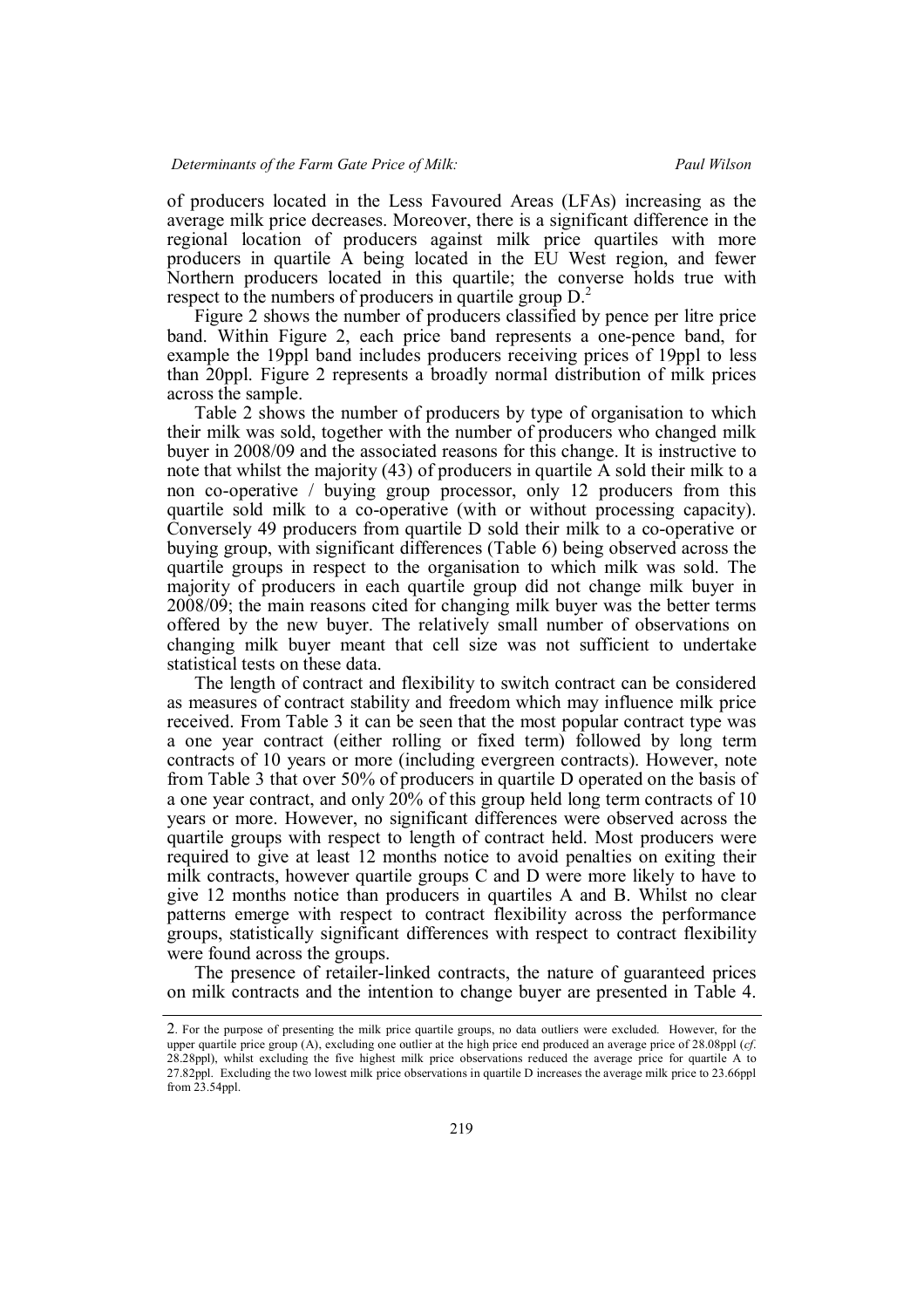### *Journal of Farm Management Volume 14, No 3 Winter 2011*

|                     |                                                  | Milk price quartile group |                |                |          |     |
|---------------------|--------------------------------------------------|---------------------------|----------------|----------------|----------|-----|
|                     |                                                  | A                         | B              | $\mathbf C$    | D        | All |
| Length              | Under $0.5$ years $*$                            | 6                         | 1              | $\overline{2}$ | $\Omega$ | 9   |
| of Milk<br>Contract | 0.5 to < 1 year $*$                              | 3                         | $\overline{4}$ | 3              | 10       | 20  |
|                     | 1 year (fixed and rolling)                       | 15                        | 24             | 21             | 27       | 87  |
|                     | 1.5 to < 3 years $\lambda$                       | 6                         | 4              | $\overline{2}$ |          | 13  |
|                     | 3 to <6 years $\lambda$                          | $\overline{4}$            | $\overline{4}$ | $\overline{7}$ | 1        | 16  |
|                     | 6 to < 10 years $\lambda$                        | $\overline{4}$            | 3              | $\theta$       | 5        | 12  |
|                     | 10 years or more (inc. evergreen con-<br>tracts) | 17                        | 15             | 20             | 11       | 63  |
| Flexibil-           | Penalty irrespective of notice given #           | $\overline{4}$            | 3              | 5              | 3        | 15  |
| ity to<br>switch    | Penalty unless 12 months notice given $*$        | 25                        | 30             | 36             | 32       | 123 |
| buyer               | Penalty unless 6-12 months notice given          | 9                         | 14             | 8              | 6        | 37  |
|                     | Penalty unless 3-6 months notice given           | 11                        | 5              | $\mathfrak{D}$ | 5        | 23  |
|                     | Penalty unless 1-3 months notice given $\lambda$ | $\Omega$                  | $\theta$       | $\overline{2}$ | 5        | 7   |
|                     | No penalty payment $\lambda$                     | 6                         | 3              | $\overline{2}$ | 4        | 15  |
| $\boldsymbol{n}$    |                                                  | 55                        | 55             | 55             | 55       | 220 |

# *Table 3: Number of Producers by Milk Contract Length and Flexibility to Switch Buyer*

 $n =$  number of observations; # or  $\lambda =$  groups combined within category for the purpose of Chi-Squared test

Whilst quartile groups A and B include 15 and 21 producers who respectively supplied 100% of their milk under a retailer-linked contract, only six and one producer from quartiles C and D respectively operated under such a contract. Most producers in quartile groups C and D did not operate under these contract arrangements and this difference is statistically significant. There is a significant difference in the number of producers in each quartile that operated under a production-cost link contract or some other form of price guarantee. Whilst 136 of the 220 producers were satisfied with their buyer, 33 noted that they would not be changing buyer because they have no alternative to change to; nearly one-half of this group of producers are contained within quartile group D. Those producers most satisfied with their current buyer were found in groups A and B.

The number of buyers from which producers can choose to supply milk to is presented in Table 5 alongside data on the frequency of milk collection. It is striking to note that of the 55 producers in quartile group D, 20 had the choice of only one buyer, whilst a further 17 had the choice of only two buyers. By contrast there are 18 producers in quartile group A that were constrained to only one or two buyers. It is interesting to note that whilst there is a significant difference across the quartile groups with respect to the number of choice of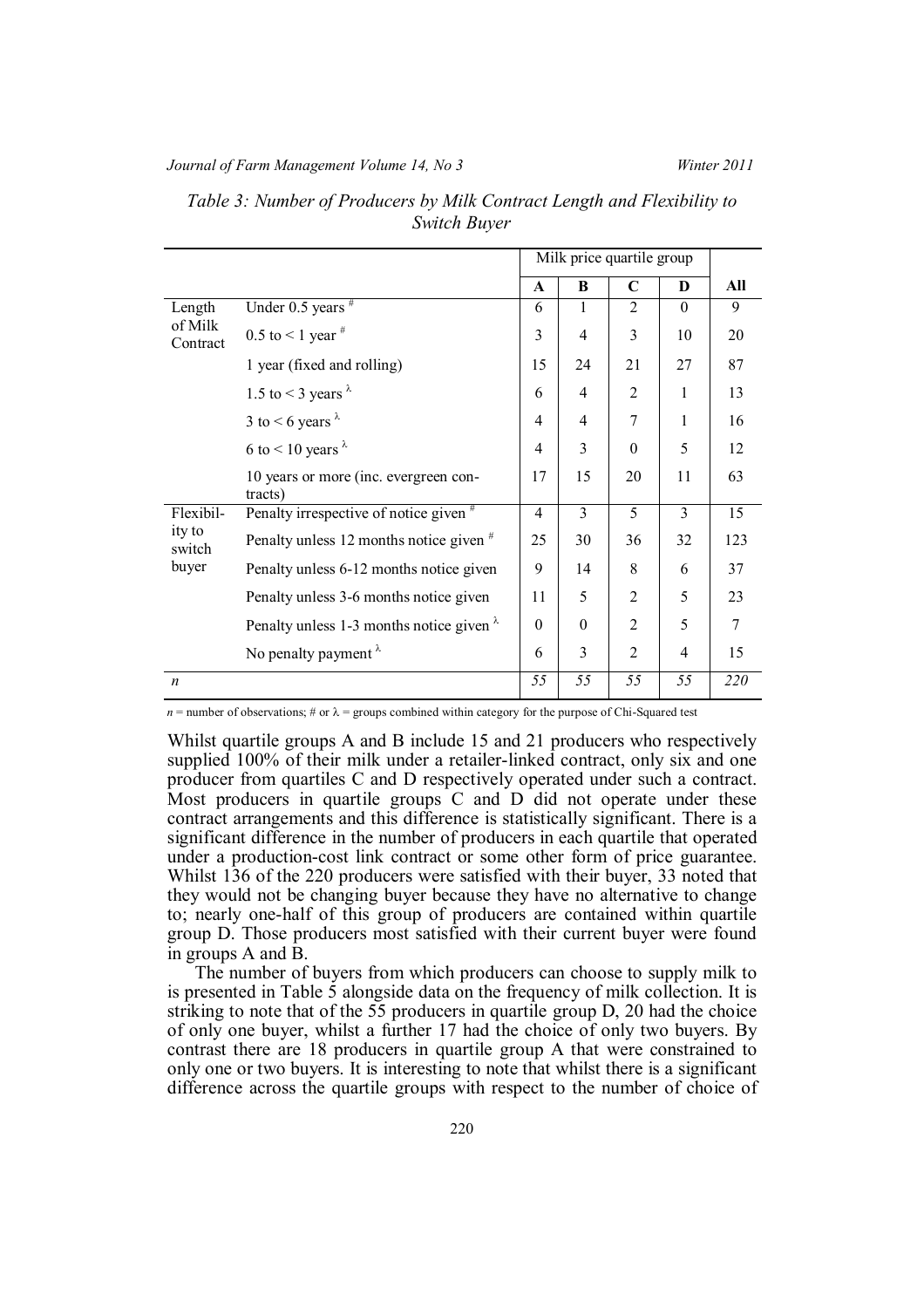*Determinants of the Farm Gate Price of Milk: Paul Wilson*

|                                     |                                                     | Milk price quartile group |                  |                |                |                |
|-------------------------------------|-----------------------------------------------------|---------------------------|------------------|----------------|----------------|----------------|
|                                     |                                                     | A                         | B                | $\mathbf C$    | D              | All            |
| Retailer linked milk                | None                                                | 33                        | 30               | 46             | 51             | 160            |
| contracts and<br>proportion of milk | Paid on $\leq$ 25% milk <sup>#</sup>                | $\overline{2}$            | 3                | $\overline{2}$ | $\overline{2}$ | 9              |
| guaranteed<br>associated with this. | Paid on 25to <50%milk <sup>#</sup>                  | $\theta$                  | $\theta$         | 1              | $\theta$       | 1              |
|                                     | Paid on $50$ to $\leq 75\%$ milk <sup>#</sup>       | $\theta$                  | 1                | $\theta$       | $\theta$       | 1              |
|                                     | Paid on $75$ to $\leq 100$ milk <sup>#</sup>        | 5                         | $\theta$         | $\theta$       | 1              | 6              |
|                                     | Paid on $100\%$ of milk <sup>#</sup>                | 15                        | 21               | 6              | 1              | 43             |
| Nature of contract                  | None                                                | 34                        | 38               | 40             | 40             | 161            |
| Price guarantee                     | Linked to prodn. $costs$ <sup>#</sup>               | 12                        | 5                | 1              | $\theta$       | 18             |
|                                     | Other <sup>#</sup>                                  | 9                         | 12               | 14             | 6              | 41             |
| Intention to change<br>milk buyer   | Definitely not; would<br>like to but no alternative | 1                         | 8                | 9              | 15             | 33             |
|                                     | Definitely not, satisfied<br>with current buyer     | 42                        | 40               | 31             | 23             | 136            |
|                                     | Possibly#                                           | 7                         | 7                | 7              | 6              | 27             |
|                                     | $Probability$ <sup>#</sup>                          | 1                         | $\theta$         | 1              | $\overline{2}$ | $\overline{4}$ |
|                                     | Definitely yes <sup><math>\lambda</math></sup>      | 4                         | $\theta$         | 6              | 6              | 16             |
|                                     | Other / not applicable $\lambda$                    | $\boldsymbol{0}$          | $\boldsymbol{0}$ | 1              | 3              | $\overline{4}$ |

| Table 4: Number of Retailer Linked Milk Contracts, Nature of Price |
|--------------------------------------------------------------------|
| Guarantees and Intention to Change Milk Buyer                      |

 $n =$  number of observations; # or  $\lambda =$  groups combined within category for the purpose of Chi-Squared test

buyers, 16 producers in quartile C had the choice of five or more buyers. A clear, and statistically significant, pattern with respect to the frequency of milk collection is noted (Table 6), where producers in quartile groups C and D are more likely to have their milk collected every other day, either voluntarily or compulsorily when compared with producers in quartile groups A and B, where daily collections are more common.

Table 7 provides the results of four hedonic regression equations specified in the first stage of the regression analysis. With respect to interpretation of the non-continuous variables in Table 7, a value of 0 for these variables represents milk sales to co-operatives or buying groups, without a retailer-linked contract, the choice of one or two milk buyers, a non production cost linked contract, and with milk collected daily. The continuous variables of herd and yield per cow (or their logarithmic counterparts) indicate the change in dependent variable from a one unit change in these independent variables. The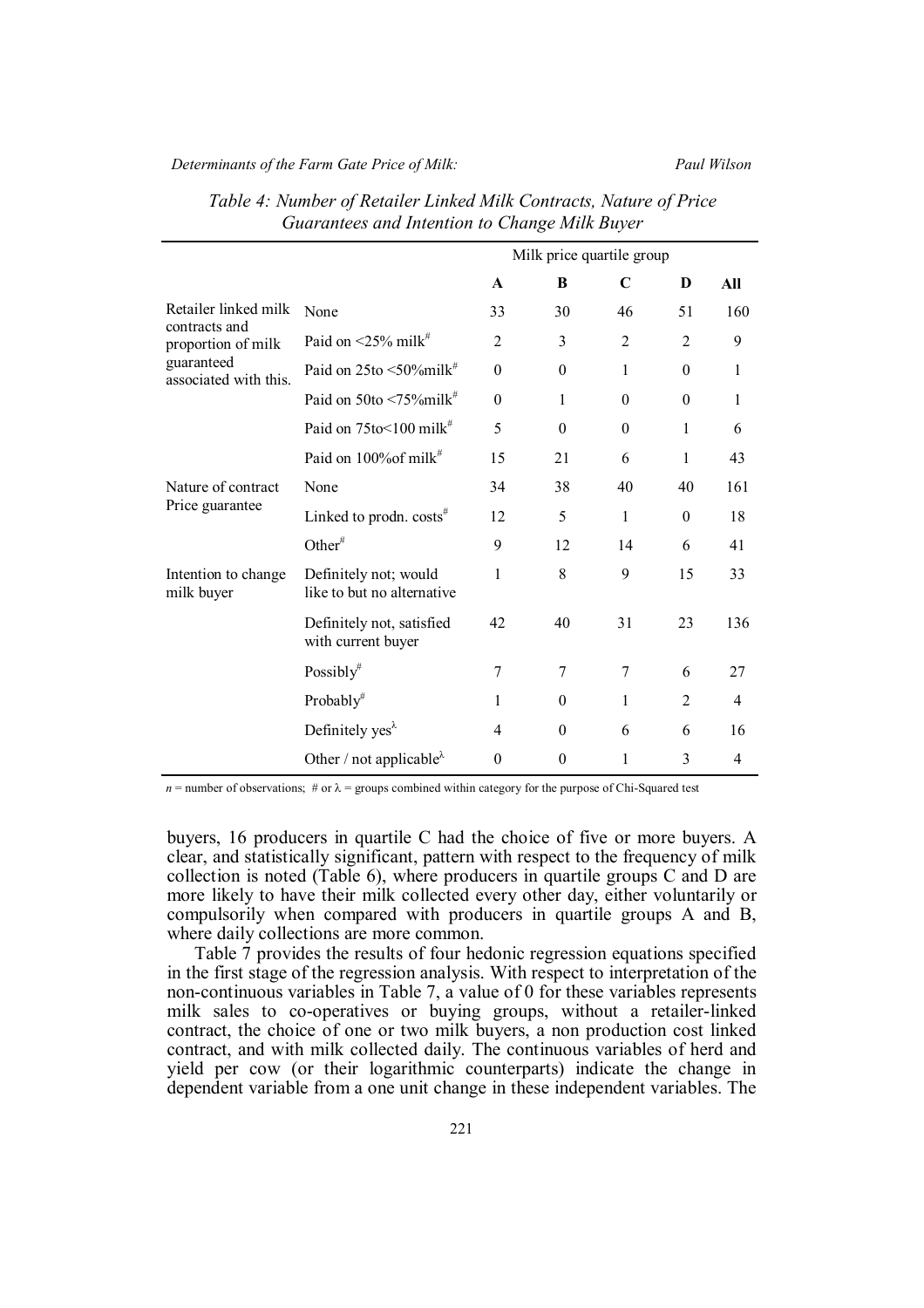# *Journal of Farm Management Volume 14, No 3 Winter 2011*

|                                |                                  | Milk price quartile group |          |          |                |     |
|--------------------------------|----------------------------------|---------------------------|----------|----------|----------------|-----|
|                                |                                  | A                         | B        | C        | D              | All |
| Number of buy-                 | One                              | 7                         | 7        | 9        | 20             | 43  |
| ers producers<br>had to choose | Two                              | 11                        | 15       | 17       | 17             | 60  |
| from                           | Three                            | 22                        | 22       | 10       | 8              | 62  |
|                                | Four                             | 6                         | 6        | 3        | 5              | 20  |
|                                | Five or more                     | 9                         | 5        | 16       | 5              | 35  |
| Frequency of                   | Daily (voluntary)                | 9<br>8                    |          | 7        | $\overline{7}$ | 31  |
| Milk Collection                | Daily (compulsory)               | 23                        | 26       | 10       | 6              | 65  |
|                                | Every other day (voluntary)      | 16                        | 13       | 30       | 27             | 86  |
|                                | Every other day (compulsory) $#$ | 7                         | 8        | 8        | 14             | 37  |
|                                | Other / not applicable $#$       | $\boldsymbol{0}$          | $\theta$ | $\theta$ | 1              | 1   |
| $\boldsymbol{n}$               |                                  | 55                        | 55       | 55       | 55             | 220 |

| Table 5: Number of Producers by Buyer Choice and Frequency of Milk |  |
|--------------------------------------------------------------------|--|
| Collection                                                         |  |

 $n =$  number of observations;  $\#$  = groups combined within category for the purpose of Chi-Squared test

results from models 1 and 2 (with milk price specified as the dependent variable) demonstrate that the additional milk price from sales to a processor are approximately 1ppl (1.012 to 1.067ppl). A retailer linked contract is estimated to provide an additional 0.577 to 0.611ppl. A cost-linked contract is estimated to provide an additional 0.727 to 0.781ppl, with the choice of three

| Table 6: Summary of Chi-Squared Tests |  |  |
|---------------------------------------|--|--|
|                                       |  |  |

| Category                                      | Chi-Squared | Signifi-    |  |
|-----------------------------------------------|-------------|-------------|--|
|                                               | Probability | cance level |  |
| Typology (Lowland or LFA)                     | 0.0210      | 95%         |  |
| EU Region                                     | 0.0883      | 90%         |  |
| Organisation to which milk is sold            | 7.59E-14    | 99.9%       |  |
| Length of Milk Contract                       | 0.2244      | <b>NS</b>   |  |
| Flexibility to switch buyer                   | 0.0459      | 95%         |  |
| Price guarantee and proportion of milk        | 3.54E-06    | 99.9%       |  |
| Nature of contract price guarantee            | 0.0108      | 95%         |  |
| Intention to change milk buyer                | 0.0009      | 99.9%       |  |
| Number of buyers producers had to choose from | 0.0007      | 99.9%       |  |
| Frequency of Milk Collection                  | 0.0002      | 99.9%       |  |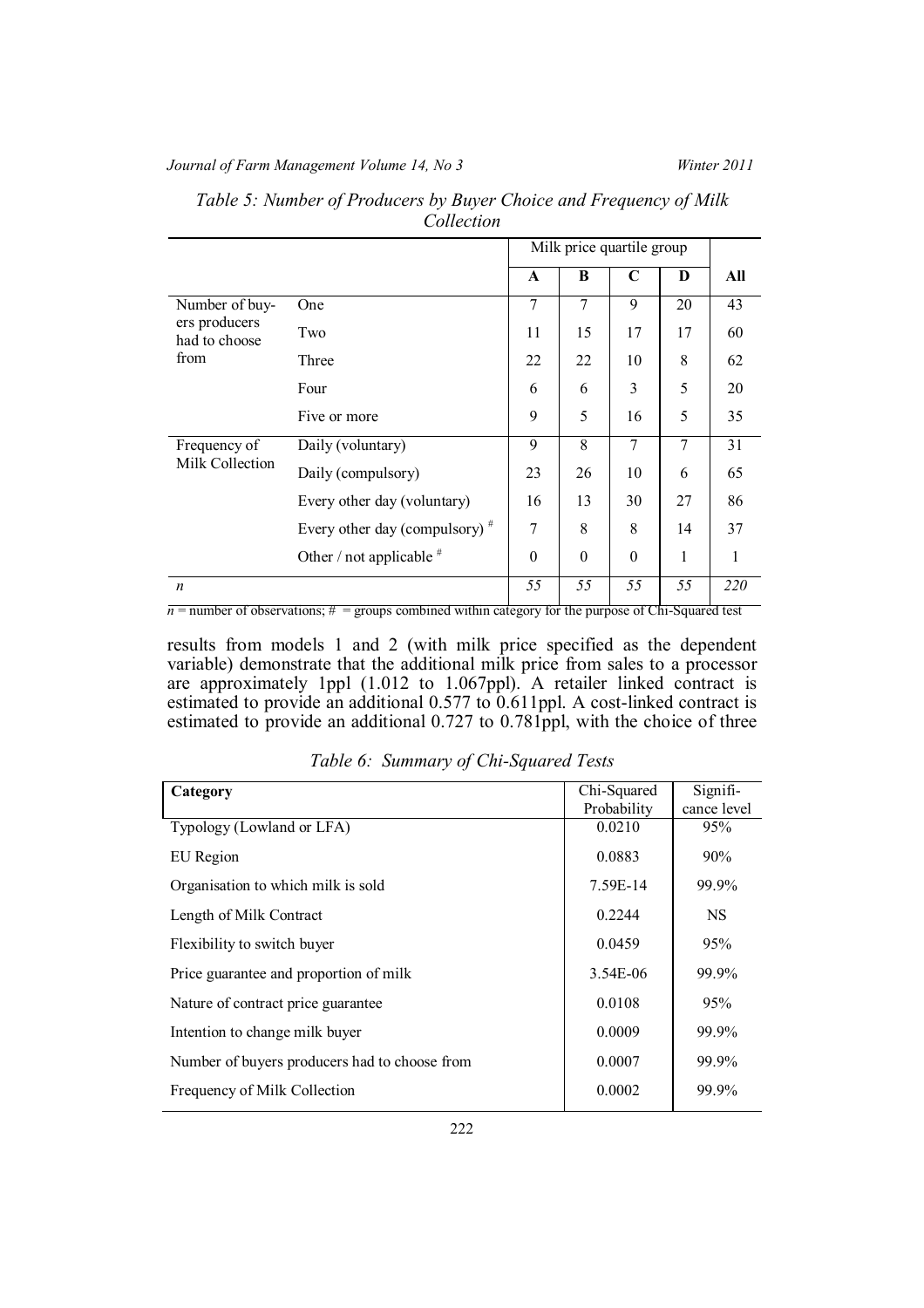|                                | Model 1                     | Model 2                   | Model 3                        | Model 4                 |
|--------------------------------|-----------------------------|---------------------------|--------------------------------|-------------------------|
| Dependent<br>Variable          | Milk Price (P)              | Milk Price (P)            | Log Milk Price<br>(LnP)        | Log Milk Price<br>(LnP) |
|                                |                             |                           |                                |                         |
| Independent<br>Variables       |                             |                           |                                |                         |
| Constant                       | 25.767<br>$(0.000)$ ***     | 10.970<br>(0.0084)<br>*** | 3.126<br>$(0.000)$ ***         | 2.644<br>$(0.000)$ ***  |
| <b>Buyer Organi-</b>           | 1.067                       | 1.012                     | 0.0425                         | 0.0404                  |
| sation (B)                     | $(0.000)$ ***               | $(0.000)$ ***             | $(0.000)$ ***                  | $(0.000)$ ***           |
| Retailer Con-                  | 0.577                       | 0.611                     | 0.0218                         | 0.0232                  |
| tract<br>(R)                   | $(0.028)$ **                | $(0.019)$ **              | $(0.032)$ **                   | $(0.021)$ **            |
| Cost-Linked                    | 0.781                       | 0.727                     | 0.0284                         | 0.0263                  |
| Contract (CL)                  | $(0.060)*$                  | $(0.075)*$                | $(0.077)^*$                    | $(0.0968)*$             |
| Choice of buy-                 | 0.227                       | 0.203                     | 0.0101                         | 0.0092                  |
| ers                            | (0.282)                     | (0.330)                   | (0.215)                        | (0.2558)                |
| (CB)                           |                             |                           |                                |                         |
| Frequency of                   | 0.141                       | 0.164                     | 0.00506                        | 0.00598                 |
| collection (FC)                | (0.511)                     | (0.480)                   | (0.580)                        | (0.507)                 |
| Herd (H)                       | 0.00583<br>$(0.000)$ ***    |                           | $0.220E-03$<br>(0.0001)<br>*** |                         |
| Yield $(Y)$                    | 0.000206<br>(0.0098)<br>*** | $\blacksquare$            | $0.854E-05$<br>(0.0057)<br>*** | $\overline{a}$          |
| Logarithm of                   |                             | 0.958                     |                                | 0.0364                  |
| Herd<br>(LnH)                  |                             | $(0.000)$ ***             |                                | $(0.000)$ ***           |
| Logarithm of<br>Yield<br>(LnY) | $\overline{a}$              | 1.077<br>(0.0317)         | $\overline{a}$                 | 0.0453<br>$(0.0196)$ ** |
|                                |                             |                           |                                |                         |
| Adjusted $R^2$                 | 0.359                       | 0.377                     | 0.365                          | 0.384                   |
| Log Likelihood                 | $-390.91$                   | $-387.81$                 | 321.00                         | 324.21                  |
|                                |                             |                           |                                |                         |
| Log likelihood<br>test value   | 104.46                      | 110.66                    | 106.84                         | 113.28                  |
| Chi-Sq Critical                | 14.07                       | 14.07                     | 14.07                          | 14.07                   |

*Table 7: Results from Hedonic Regression Analyses Stage 1*

Statistical significance at 99% (\*\*\*); 95 % (\*\*); 90% (\*). Observations = 219, one data outlier excluded from hedonic regression analysis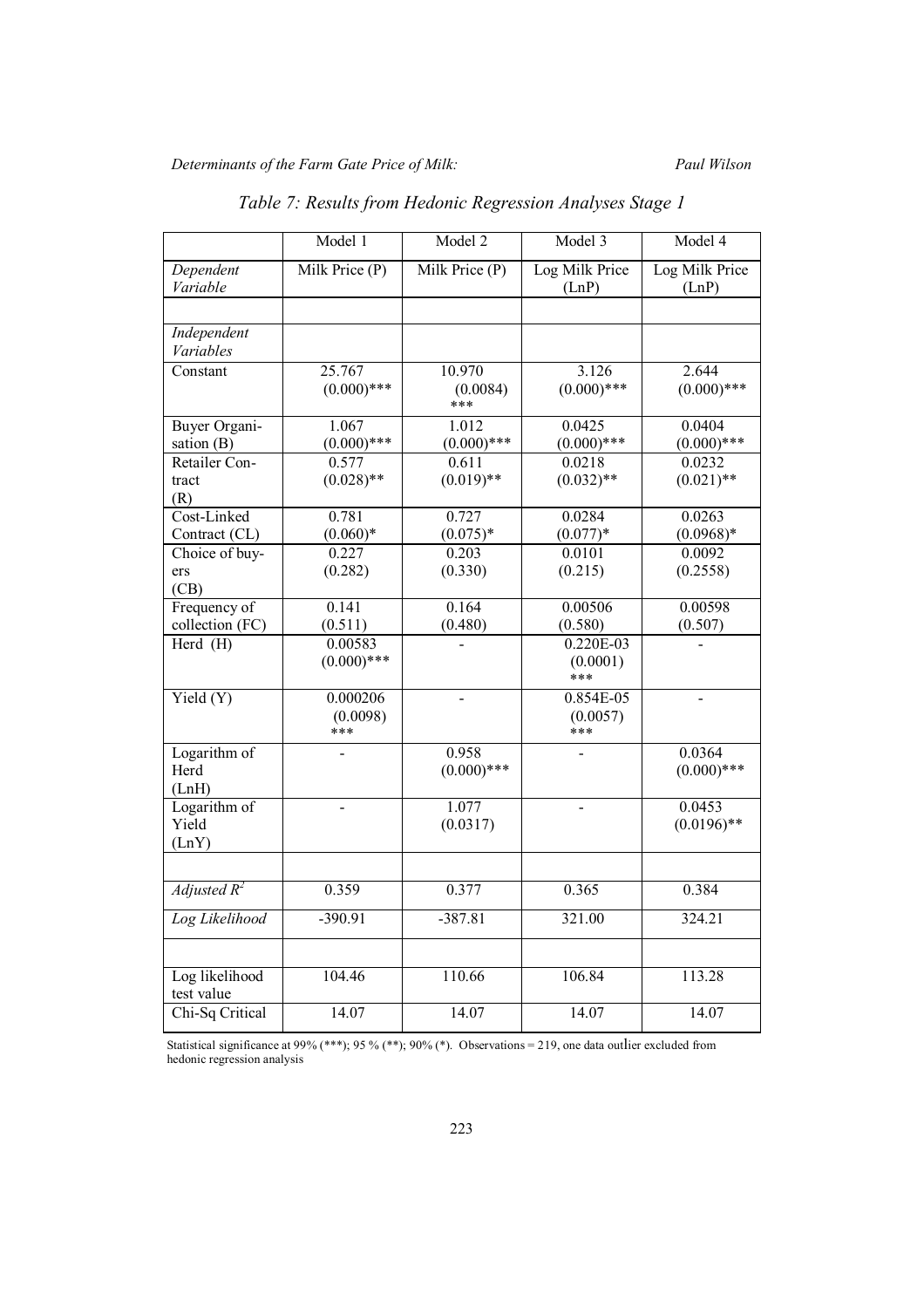|                                     | Model 4a       | Model 4b          | Model 4c       |
|-------------------------------------|----------------|-------------------|----------------|
| Dependent Variable                  | Log Milk Price | Log Milk Price    | Log Milk Price |
|                                     | (LnP)          | (LnP)             | (LnP)          |
|                                     |                |                   |                |
| <b>Independent Variables</b>        |                |                   |                |
| Constant                            | 2.669          | 2.646             | 2.654          |
|                                     | $(0.000)$ ***  | $(0.000)$ ***     | $(0.000)$ ***  |
| <b>Buyer Organisation</b>           | 0.0394         | 0.0406            | 0.0430         |
| (B)                                 | $(0.000)$ ***  | $(0.000)$ ***     | $(0.000)$ ***  |
| Retailer Contract (R)               | 0.0220         | 0.0223            | 0.0276         |
|                                     | $(0.026)$ **   | $(0.024)$ **      | $(0.003)$ ***  |
| Cost-Linked Contract                | 0.0243         | 0.0242            |                |
| CL)                                 | (0.118)        | (0.119)           |                |
| Choice of buyers (CB)               | 0.00853        |                   |                |
|                                     | (0.287)        |                   |                |
| Frequency of collec-                |                |                   |                |
| tion (FC)                           |                |                   |                |
| Logarithm of Herd                   | 0.0362         | 0.0372            | 0.0378         |
| (LnH)                               | $(0.000)$ ***  | $(0.000)$ ***     | $(0.000)$ ***  |
|                                     |                |                   |                |
| Logarithm of Yield                  | 0.0431         | 0.0457            | 0.0443         |
| (LnY)                               | $(0.0239)**$   | $(0.0160)$ **     | $(0.0197)$ **  |
| $\overline{A}$ <i>djusted</i> $R^2$ | 0.386          | 0.385             | 0.381          |
|                                     |                |                   |                |
| Log Likelihood                      | 323.98         | 323.40            | 322.143        |
|                                     |                |                   |                |
| Log likelihood test                 | 0.46           | 1.62              | 4.14           |
| value                               |                |                   |                |
| Chi-Sq Critical                     | 3.84           | $\overline{5.99}$ | 7.81           |

# *Table 8: Results from Hedonic Regression Analyses Stage 2*

Statistical significance at 99% (\*\*\*); 95 % (\*\*); 90% (\*). Observations = 219, one data outlier excluded from hedonic regression analysis

<sup>3.</sup> Note also that this contrasts with the broad finding in Table 6, but reinforces the value of undertaking a hedonic regression analysis to estimate the value of individual attributes taking into account other determining factors.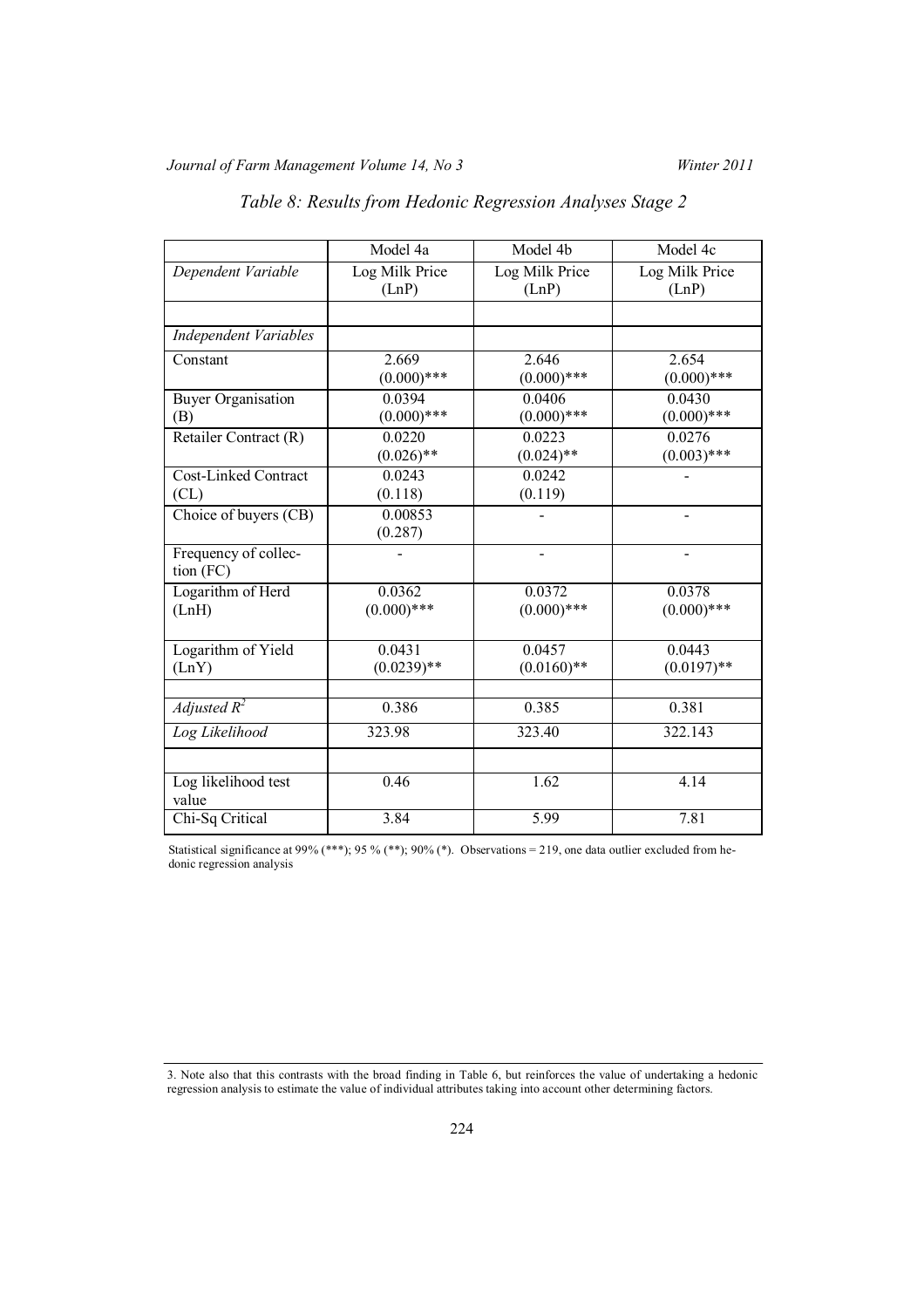or more buyers providing an additional 0.203 to 0.227ppl, however these later estimates are not statistically significant. Having milk collected every other day is noted to be valued at an additional 0.141 to 0.164ppl but these estimates are insignificant.<sup>3</sup> For every 10 extra cows, model 1 estimates an additional milk price of 0.058ppl, whilst for every extra 1000 litres produced per cow, this model indicates an extra value of 0.206ppl. Model 2 presents the influence of herd size and yield in logarithmic terms, indicating that increasing herd size by 10 cows from the average 128 cows will lead to an increase in milk price of 0.072ppl, whilst for herds increasing yield by 1000 litres per cow from the average of 6884 litres, an additional milk price of 0.136 ppl would accrue. Models 3, 4, 4a, 4b, and 4c specify the dependent variable as the natural logarithm of milk price, and the model results cannot be interpreted directly. However, the additional impact of these estimates are calculated to be as follows: selling to a processor (0.580 to 0.987ppl); retail contract (0.321 to 0.501ppl); cost linked contract (0.355 to 0.655ppl), choice of more than two buyers (0.124 to 0.231ppl); every other day collection (0.084 to 0.115ppl); an additional 10 cows to average herd size (0.029 to 0.050ppl); an additional 1000 litres per cow to average yield (0.124 to 0.160ppl).

The adjusted  $\mathbb{R}^2$  results indicate that across all models in Tables 7 and 8, approximately 36 to 39% of the variation in the milk price can be explained by the factors included in the hedonic regression equations.

Whilst the  $R^2$  results are modest, these indicate that up to two-fifths of the variation in milk price within this sample can be explained by these factors alone. Whilst most variables are statistically significant, this does not universally hold. In order to provide a judgement on the preferred model function, the  $R<sup>2</sup>$  values and the number of significant variables was used to determine the preferred functional form from those models presented in Table 7. On the basis of this judgement, model 4 was determined to provide the most appropriate functional form. Note that models 1 to 4 inclusive were each statistically superior to a "null" model which regressed the dependent variable against the constant in isolation of other independent variables.

### **Discussion and Conclusion**

The results presented above show that those producers receiving the highest 25% of milk prices tend to have larger herds of higher yielding cows, reinforcing the findings of Franks' (2001) analysis of milk prices. The findings show that a greater proportion of the 'top 25% milk price' producers are located in the lowlands and the EU West region. Milk price quartile groups A and B contained a greater number of producers who sell milk to a non cooperative processor, concurring with Bates and Pattisson's (1997) findings that producers supplying to non-co-operative milk buyers ranked 'price' as their highest ranking influence. The lowest milk price quartile group (D) contained a greater number of producers on one-year contracts, and moreover, quartile groups C and D were more likely to have to give more notice (e.g. 12 months) on their contracts than groups A and B. This reinforces Campbell-Gibbons (2010) who cites equal termination rights as the fifth most important aspect of milk contracts from producers' perspective. Greater numbers of producers in quartiles A and B held retailer-linked milk contracts, corresponding with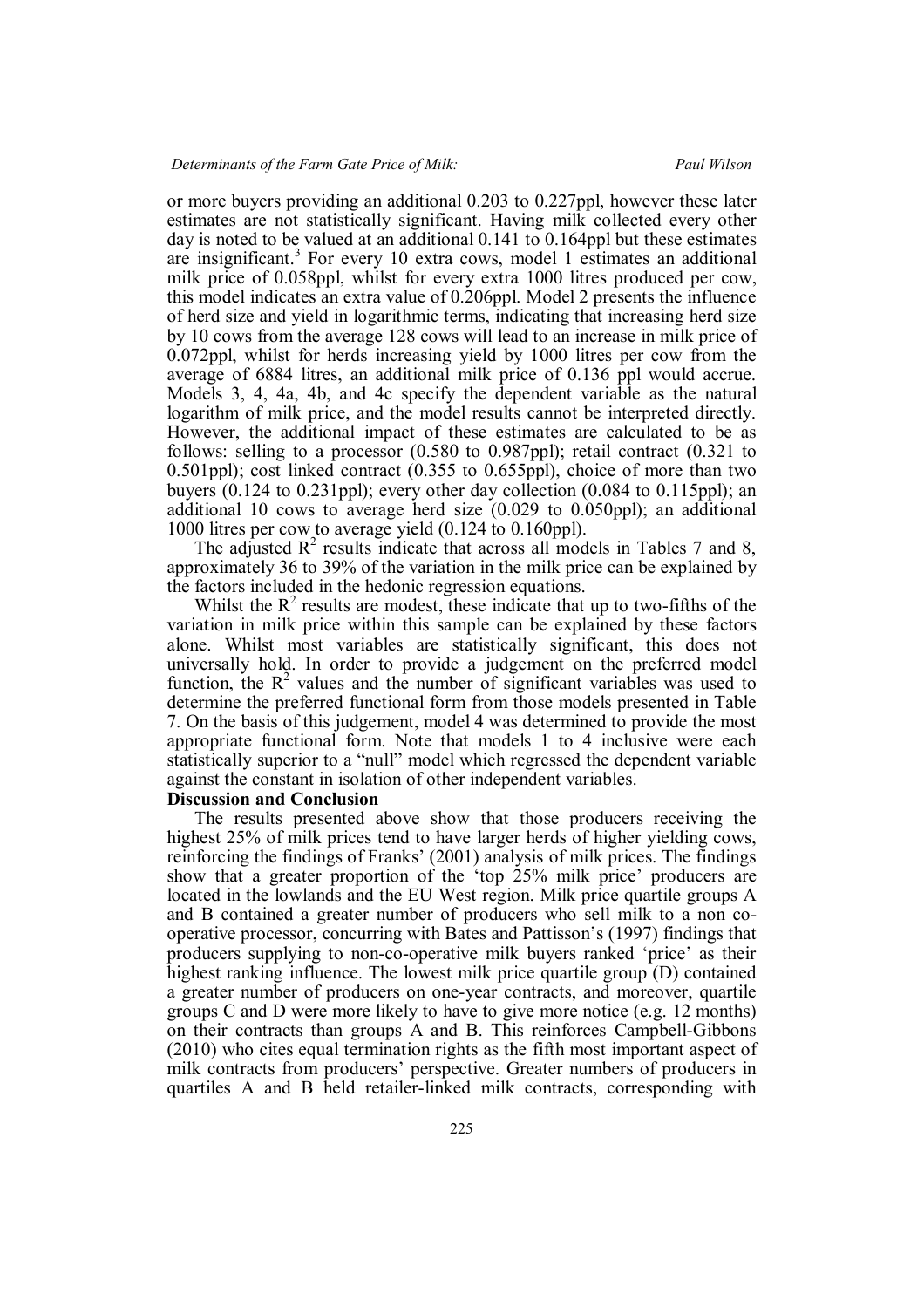Campbell-Gibbons findings that those producers supplying processors were more satisfied with their milk contract. Milk price quartile group A also contained significantly more producers operating under production-cost linked contracts. Producers in quartiles A and B were more likely to have the choice of three or more buyers and have their milk compulsorily collected daily, whilst most producers in quartile D had the choice of only one or two buyers and most had their milk collected every other day.

The results of the preferred hedonic regression equation have estimated the individual impact on the price of milk from selling to a non co-operative processor, holding a retailer-linked contract, and increases in herd size and yield. The results presented show that selling to non-co-operative processor adds 0.624ppl to milk price, whilst holding a retailer-linked milk contract adds a further 0.398ppl. Franks (2002) found that selling to the co-operative Milk Marque reduced milk price by 1.5ppl; hence the results from this current study potentially find that the gap between co-operative and non co-operative milk price to have narrowed, albeit that that the combination of a retail-linked contract to a non-co-operative milk buyer will provide an additional 1.02ppl over the estimated base price. Current milk price profiles (DairyCo, 2011) indicate that retailer-linked contracts offer 2-3ppl premiums over non-aligned contracts, arguably being indicative of the increasingly tight milk supply conditions that exist in the market (Robertson and Wilson, 2009). It should be noted that the co-operatives tend to offer a return on the price of milk plus a return on the investment in the co-operative. However, it can be argued that any dividends accruing from the investment in the co-operatives should be viewed as a separate return on investment and not linked to milk price.

The results of this study show that increasing herd size and yield (and hence volume of milk) both provide significant increases in the milk price. Franks (2002) notes an increased value of 0.82ppl for a supply of 1.5 million litres compared with 1 million litres; the results presented here indicate increased prices of 0.27ppl, from an increased herd size, or 0.38ppl, from an increase in yield, over the same production levels, whilst industry results currently return typical premiums of 0.2 to 0.3ppl for this increased volume (DairyCo, 2011). Hence whilst the results presented here indicate a lower marginal value for increased production than the results of Franks (2002), they are broadly in-line with contemporary industry practice. The results presented reinforce the findings of Bates (1996) that producers need to understand both market fundamentals, the value of milk quality attributes and, increasingly, contractual arrangements.

Comparing the statistical power of the hedonic regression presented here with previous studies, provides a useful indication of the value of this approach. The preferred model explains  $38\%$  ( $R^2=0.38$ ) of the variation in milk price and this contrasts with: Franks' (2002) analysis of milk price  $(R<sup>2</sup>=0.775)$ ; Agbola *et al.* 's (2002) analysis of chickpea prices in India produced  $(R^2 \text{ of } 0.80 \text{ to } 0.87)$ ; Jabbar's (1997) analysis of sheep and goat prices in Nigeria ( $\mathbb{R}^2$  of 0.68 to 0.76); Huang and Lin's (2007) regional analysis of fresh tomato prices ( $\mathbb{R}^2$  of 0.306 to 0.510). Hence the goodness of fit measure reported herein is at the lower end of reported values in the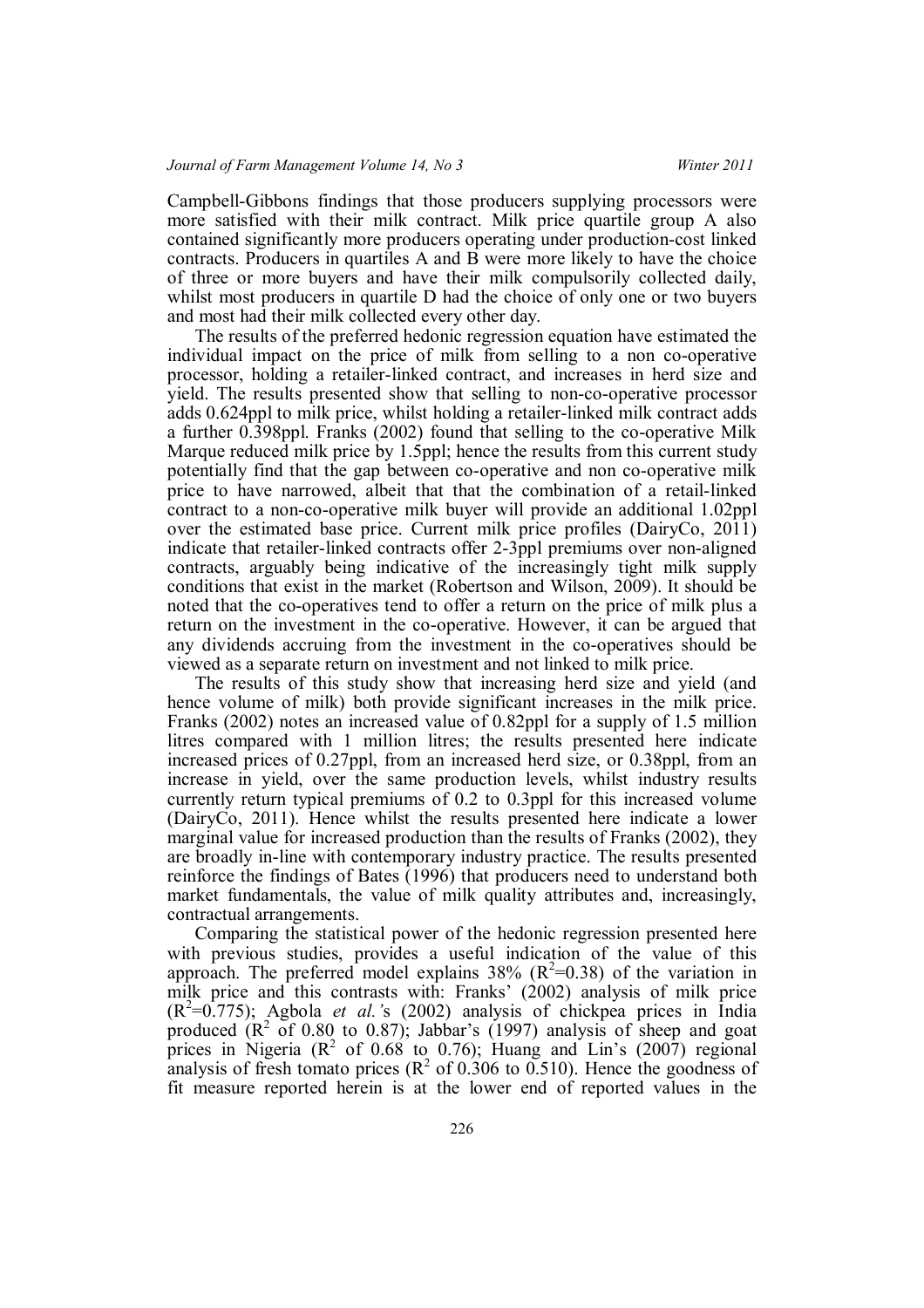literature. Nevertheless, it is argued that the limited data availability and the significant parameter estimates obtained, serve to reinforce the importance of analysing the factors considered in this study which have clear impacts on the dairy sector. These findings suggest considerable variation in milk price exists across regions, between the lowlands and the LFAs, the organisation to which the milk is sold and the intended destination of the milk. Additionally milk price variation exists in respect to length of milk contract, the flexibility that producers have to switch buyer and the frequency of milk collection. This study suggests that volume of production, supplying to a non co-operative processor and holding a retailer-linked contract have individually demonstrable benefits with respect to the milk price obtained. These findings concur with previous research and industry observations.

As the number of dairy farmers continues to decline and the cost of transport fuel continues to increase, it is likely that milk buyers will continue to look for increased efficiencies in the milk supply chain by attracting producers that can supply large volumes of high quality milk. For some producers the choice of milk buyer is highly restrictive and a more restrictive choice leads to a lower milk price; producers in the LFAs are more likely to face this limited choice, though this is not exclusively an LFA issue. For those producers operating under production cost linked retail contracts, the price of milk is substantially greater than for those operating outside of these arrangements, and this is argued to be driven in part by the greater number of buyers that these producers typically have to chose from. The price of milk is one of the key determinants of profitability for producers (Wilson, 2011) and the results presented here suggest that LFA producers who are constrained in their choice of milk buyer will need to operate at lower production costs if they are to compete with typically larger, higher yielding herds located in the lowlands and selling their milk under cost-linked retail contracts.

Given the importance of economies of scale in milk production (Wilson, 2011), it is likely that the current structural change in the dairy sector will continue for some time to come. Dairy farmers who intend to remain in the sector will arguably need to adopt a strategy of investment for growth in supply and increased specialisation to achieve high quality production, or seek niche marketing opportunities through processing of their own milk. Given the range of market and environmental pressures that exists in the sector, the findings of this study serve to reinforce the relative price pressure that many smaller dairy farmers in the LFAs face; these pressures are unlikely to abate in the near future and will lead many in the sector to consider ceasing milk production, whilst a selection of larger lowland herds will expand to gain further economies of scale.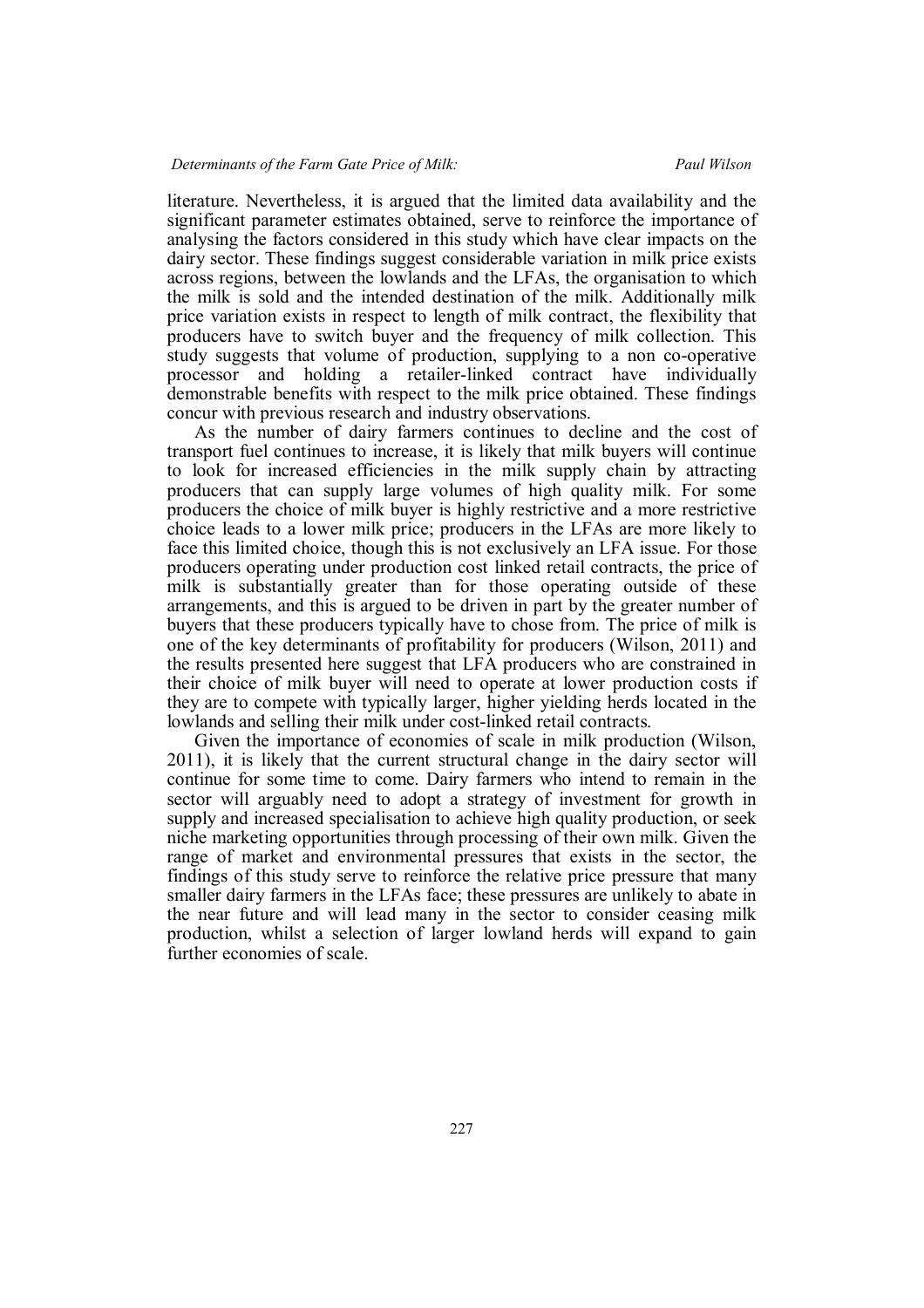# **About the author**

Paul Wilson (paul.wilson@nottingham.ac.uk) is Associate Professor of Management and Director of the Rural Business Research Unit at the University of Nottingham. He is also Chief Executive of Rural Business Research.

### **Acknowledgments**

The author thanks the FBS Co-operators that took part in the telephone survey. Thanks to two anonymous referees for constructive comments on the initial version of this paper.

### **References**

Agbola, F.W., Keeley, T.G., Bent, M.J. and Rao, P.P. (2002), Eliciting and valuing market preferences with traditional food crops: the case of chickpea in India, *International Food and Agribusiness Management Review*, **117**, 1-16.

Bates, S.A.E. (1996). Factors Affecting UK Milk Prices Since Market Deregulation, *Farm Management*, **9 (6),** 277-286.

Bates, S.A.E. and Pattisson, N. (1997). UK Milk Prices and Farmers' Attitudes towards them since De-regulation, *British Food Journal*, **99 (2)**, 50-56.

Campbell-Gibbons, H (2010). What Dairy Farmers Think About Milk Contracts. NFU Policy Statement March 2010. National Farmers Union.

Carew, R (2000). A Hedonic Analysis of Apple Prices and Product Quality Characteristics in British Columbia, *Canadian Journal of Agricultural Economics*, **48**, 241-257.

Carew, R and Florkowski, W.J. (2010). The Importance of Geographic Wine Appellations: Hedonic Pricing of Burgundy Wines in the British Columbia Wine Market, *Canadian Journal of Agricultural Economics*, **58**, 93-108

Chavas, J-P and Kim, K (2005). Cointegration relationships and hedonic pricing of differentiated commodities: an application to price dynamics in the US dairy sector, *Applied Economics*, **37**, 1813–1827

DairyCo (2010). Company Strategy and Performance Report, February 2010. http://www.dairyco.org.uk/library/market-information/company-strategyreports/company-strategy-and-performance-report.aspx Accessed 20 March 2010

DairyCo (2011). Interactive Milk Price Calculator http:// www.dairycodatum.org.uk/calculator/calculator\_constant.htm Accessed 19 January 2011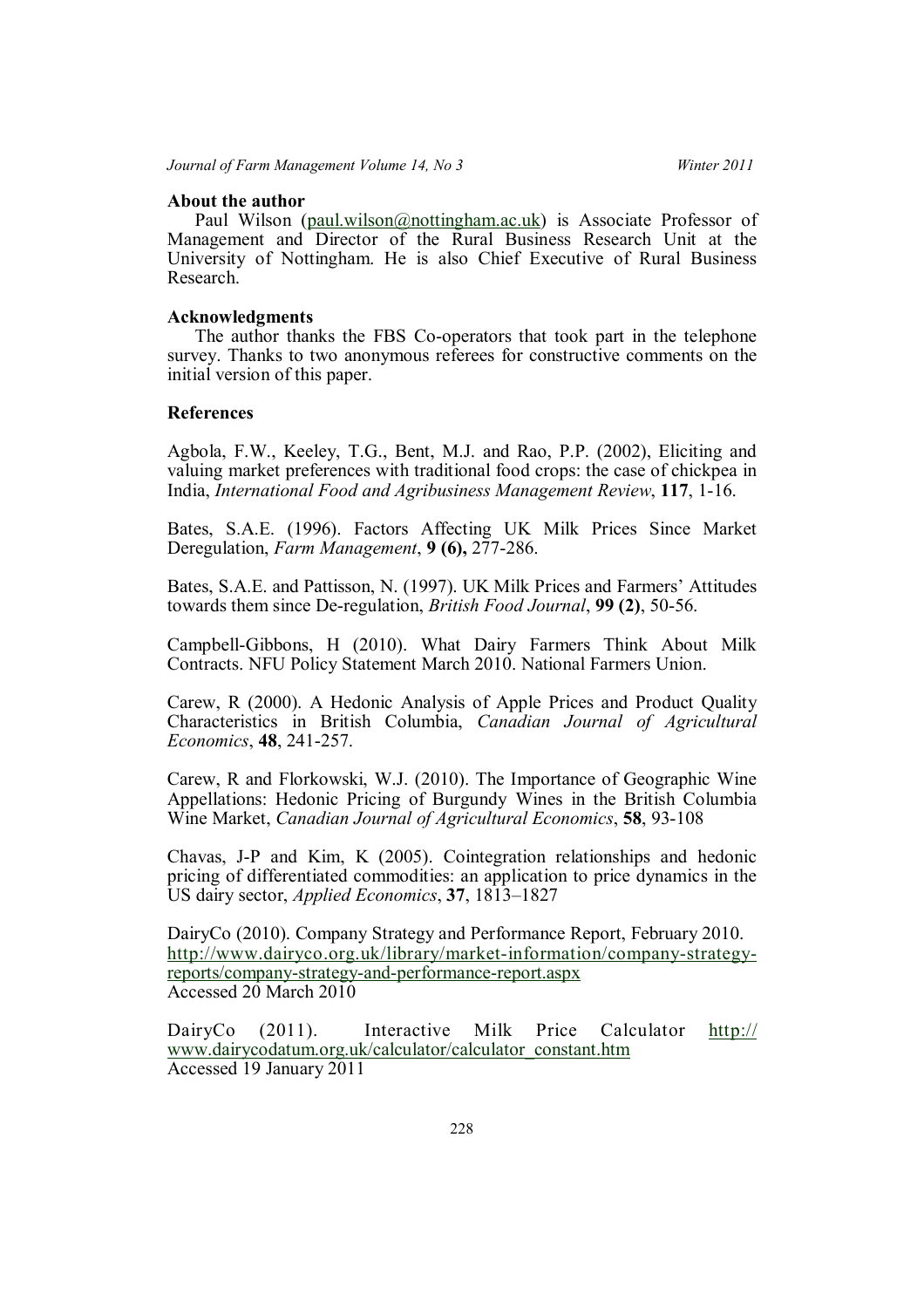DairyUK, 2009. The White Paper. http://www.dairyuk.org/component/option,com\_docman/task,cat\_view/ gid,110/Itemid,308/ Accessed 12 March 2010

Defra, 2010a – Milk and Milk Products http://defra.gov.uk/evidence/statistics/foodfarm/general/auk/latest/index.htm Accessed 11 May 2010

Defra, 2010b. Milk Price Surveys http://defra.gov.uk/evidence/statistics/foodfarm/farmgate/milkprices/index.htm (as at 11/5/2010) Accessed 11 May 2010

Franks, J.R. (2001). Trends in the Economics of Milk Production in England and Wales: Some Predictions of Future Structure, *Farm Management*, **11 (2),** 67-84

Franks, J.R. (2002). Recent Changes in Milk Marketing in the UK: The Farmers' Perspective. *Paper presented at the 13th International Farm Management Congress, Wageningen, The Netherlands, July 7-12, 2002*.

Franks, J.R. (2003). The Mayhem in the Market for Milk, *Farm Management*, **11 (7),** 459-480.

Huang, C.L. and Lin, B-H. (2007). A Hedonic Analysis of Fresh Tomato Prices among Regional Markets. *Review of Agricultural Economics*, **29 (4)**, 783-800

Karaman, S., Cetin, B., Oguzlar, A. and Yagdi, K. (2009). Hedonic price estimation for the Turkish bread wheat characteristics, *Quality and Quantity,* **43**, 895–902

Jabbar, M.A. (1998). Buyer preferences for sheep and goats in southern Nigeria: A hedonic price analysis, *Agricultural Economics*, **18**, 21-30.

Judge, G.C., Griffiths, W.E., Hill, R.C., Lutkepohl, H. and Lee, T-C., (1985). *The Theory and Practice of Econometrics*, 2<sup>nd</sup> Edition. Wiley, New York.

Lancaster, K. J. (1971). *Consumer Demand: A New Approach*, Columbia University Press, New York.

Lenz, J.E., Mittelhammer, R.C. and Shi, H. (1994). Retail-Level Hedonics and the Valuation of Milk Components, *American Journal of Agricultural Economics*, **76**, 492 -503.

MDC Datum (2010)

http://www.mdcdatum.org.uk/backdata/AnnualProduction&Quota.xls (as at 12/03/2010)

Accessed 12 March 2010